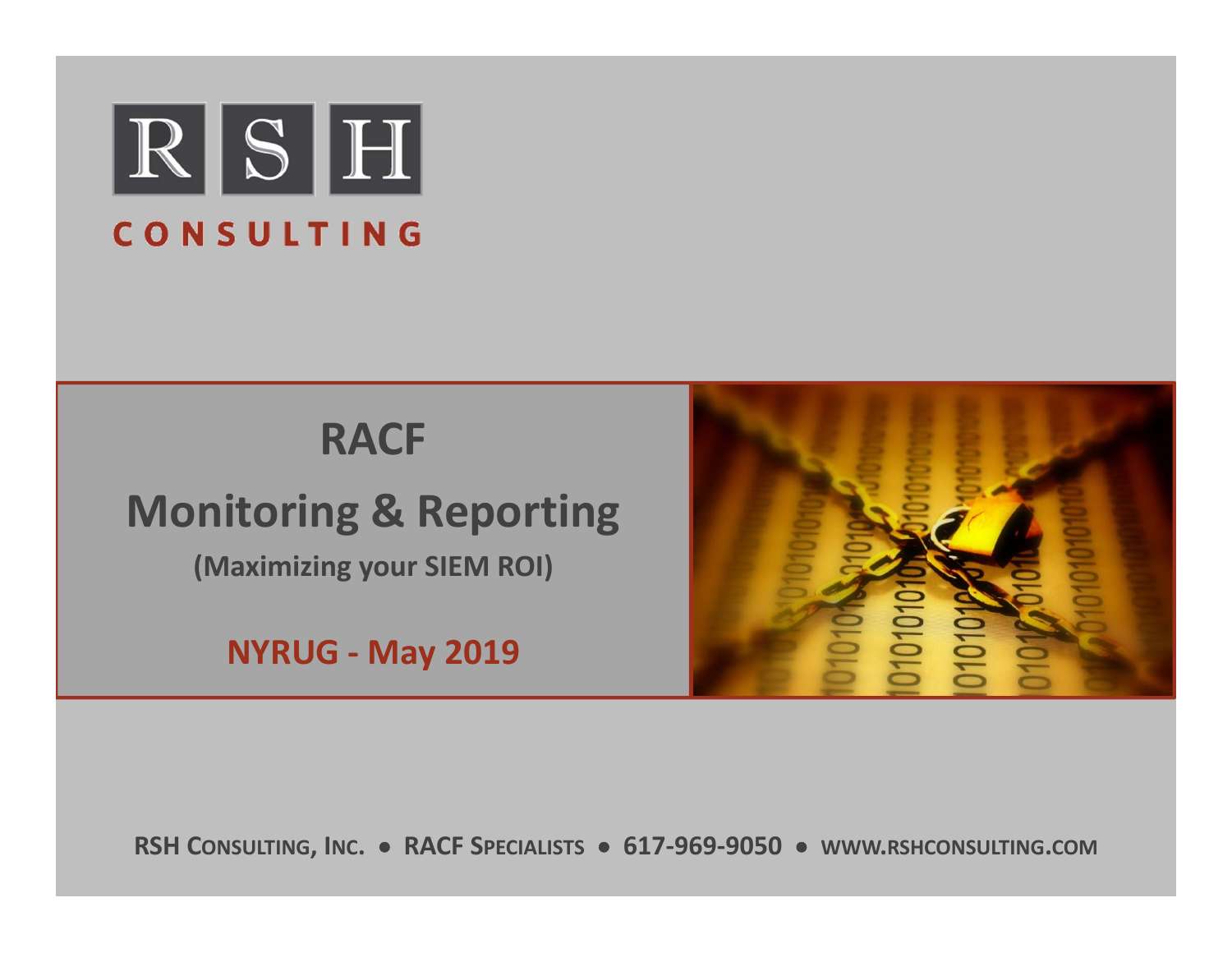#### **RSH Consulting ‐ Robert S. Hansel**





RSH Consulting, Inc. is an IT security professional services firm established in 1992 and dedicated to helping clients strengthen their IBM z/OS mainframe access controls by fully exploiting all the capabilities and latest innovations in RACF. RSH's services include RACF security reviews and audits, initial implementation of new controls, enhancement and remediation of existing controls, and training.

- •www.rshconsulting.com
- •617‐969‐9050



Robert S. Hansel is Lead RACF Specialist and founder of RSH Consulting, Inc. He began working with RACF in 1986 and has been <sup>a</sup> RACF administrator, manager, auditor, instructor, developer, and consultant. Mr. Hansel is especially skilled at redesigning and refining large‐scale implementations of RACF using role‐based access control concepts. He is <sup>a</sup> leading expert in securing z/OS Unix using RACF. Mr. Hansel has created elaborate automated tools to assist clients with RACF administration, database merging, identity management, and quality assurance.

- •617‐969‐8211
- •R.Hansel@rshconsulting.com
- •www.linkedin.com/in/roberthansel
- •http://twitter.com/RSH\_RACF

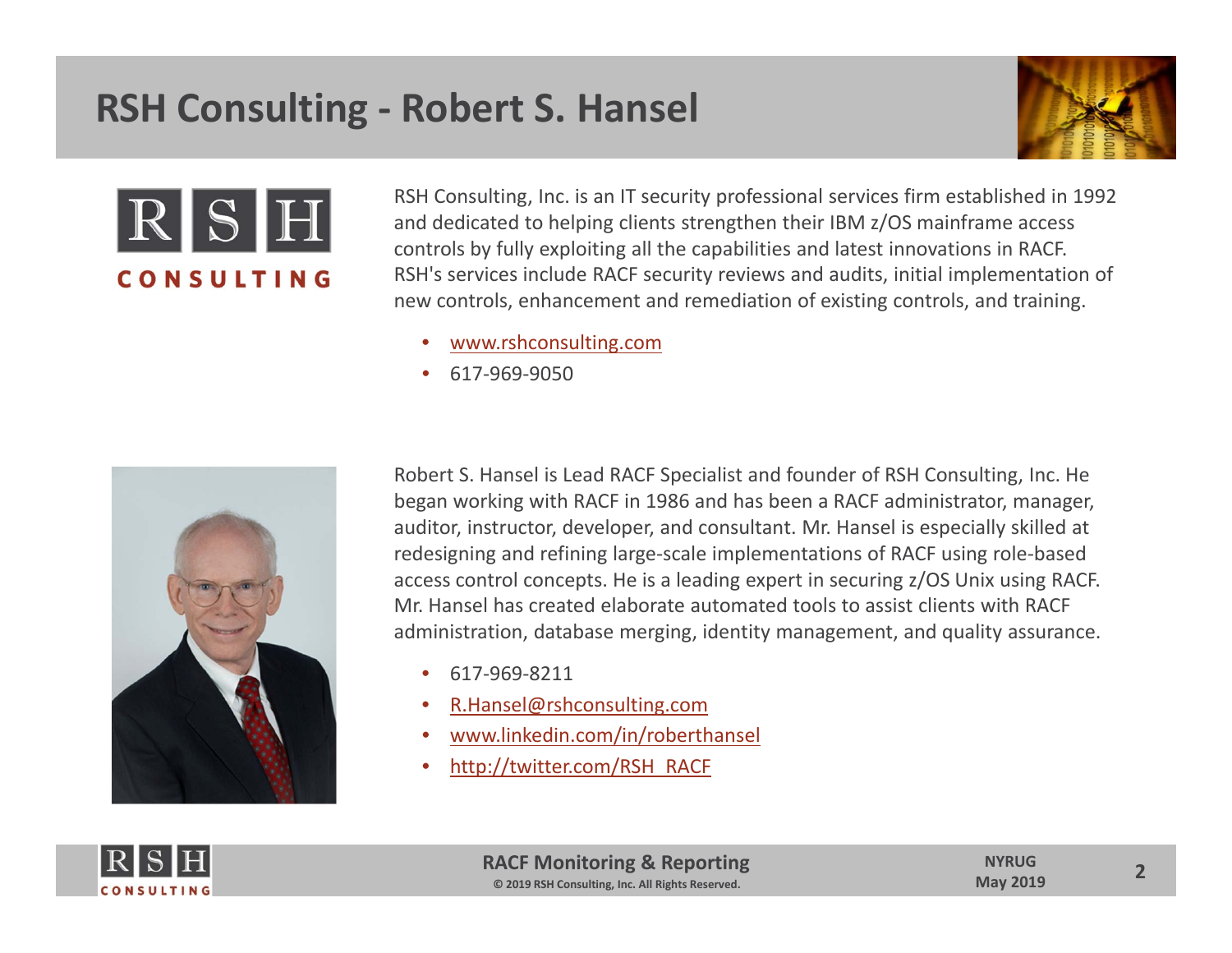#### **Topics**



- **Monitoring Basics**
- **User Monitoring**
- **Resource Monitoring**
- **High Level Authority Monitoring**
- **Monitoring and SMF Record Considerations**
- **System Management Facilities (SMF)**
- **Reporting Tools**

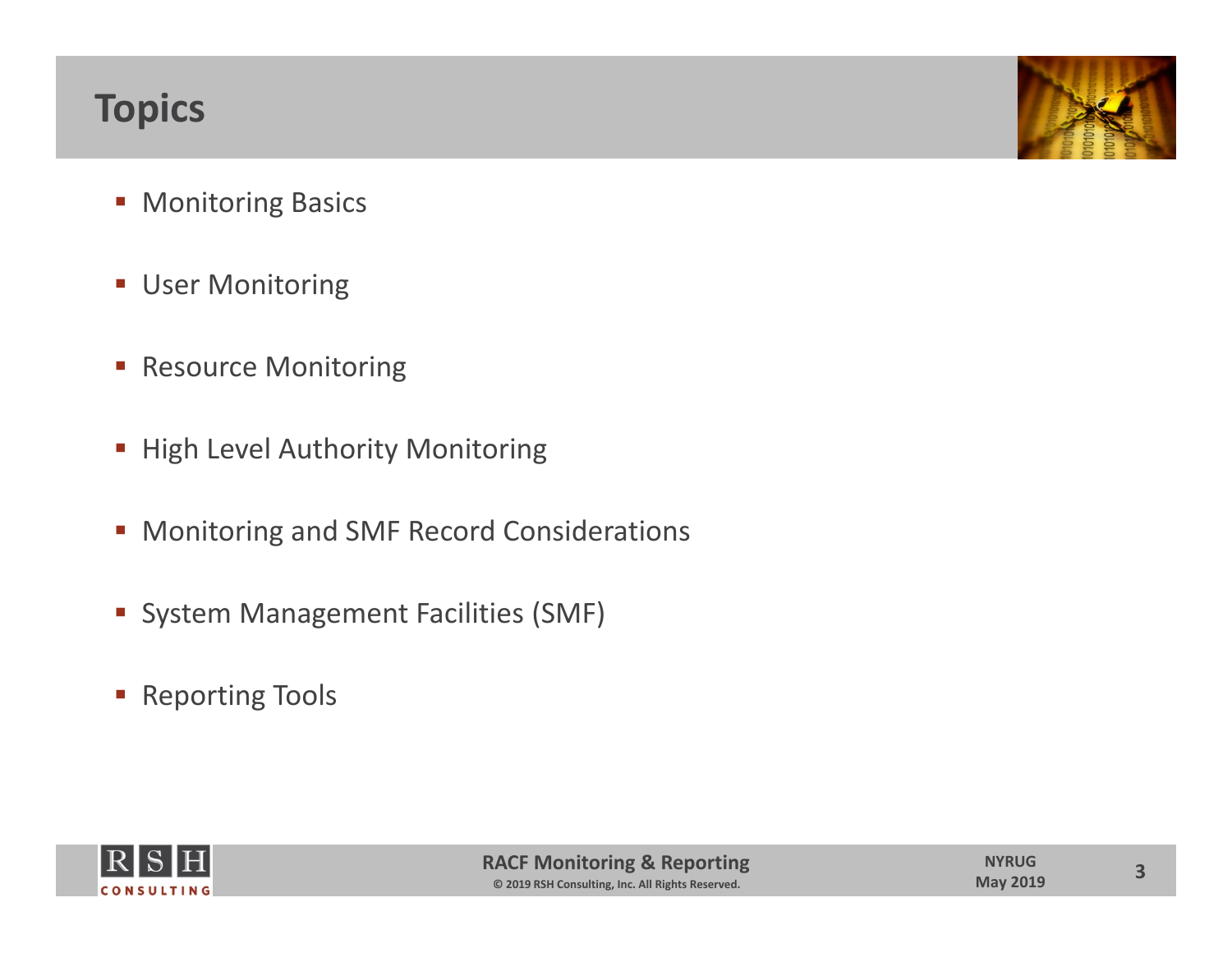## **Monitoring Basics**

- RACF terminology AUDITING
- RACF auditing generates SMF records
- Auditing options can be specified in ...
	- RACROUTE Macro LOG= parameter
	- User profile
	- $\bullet$ Resource profile
	- $\bullet$ • SETROPTS Options





**4**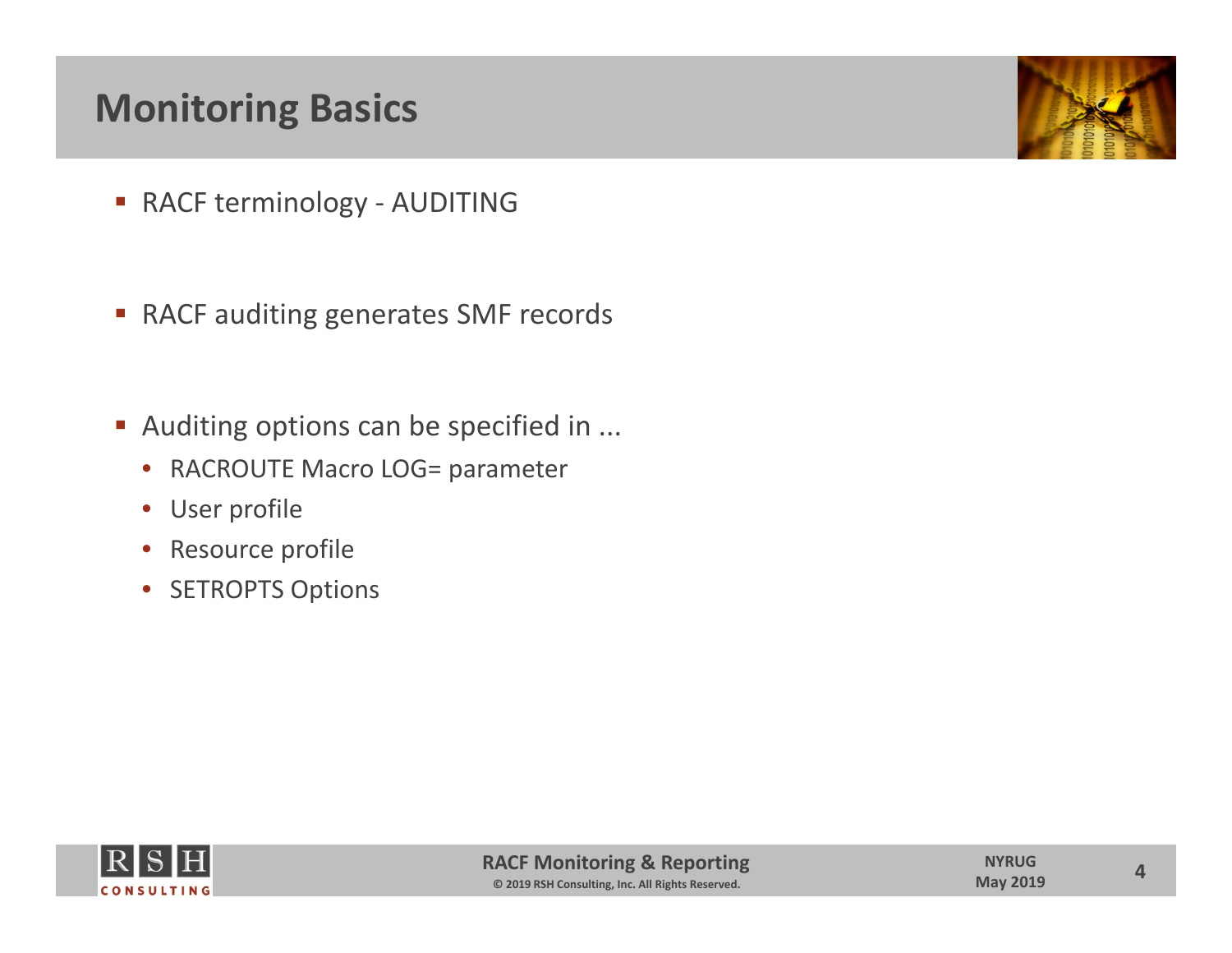## **SMF Generation and Reporting Process**



- Reporting tools require comprehensive SMF data collection and retention to be effective
- **Log collection and reporting process** 
	- Resource Manager is configured to call RACF for an authorization check and does not suppress logging
	- •RACF options are set to generate an SMF log record
	- •SMF is configured to collect and save the log record
	- •SMF records are dumped and archived for report processing
	- Software tools generate reports from the SMF record

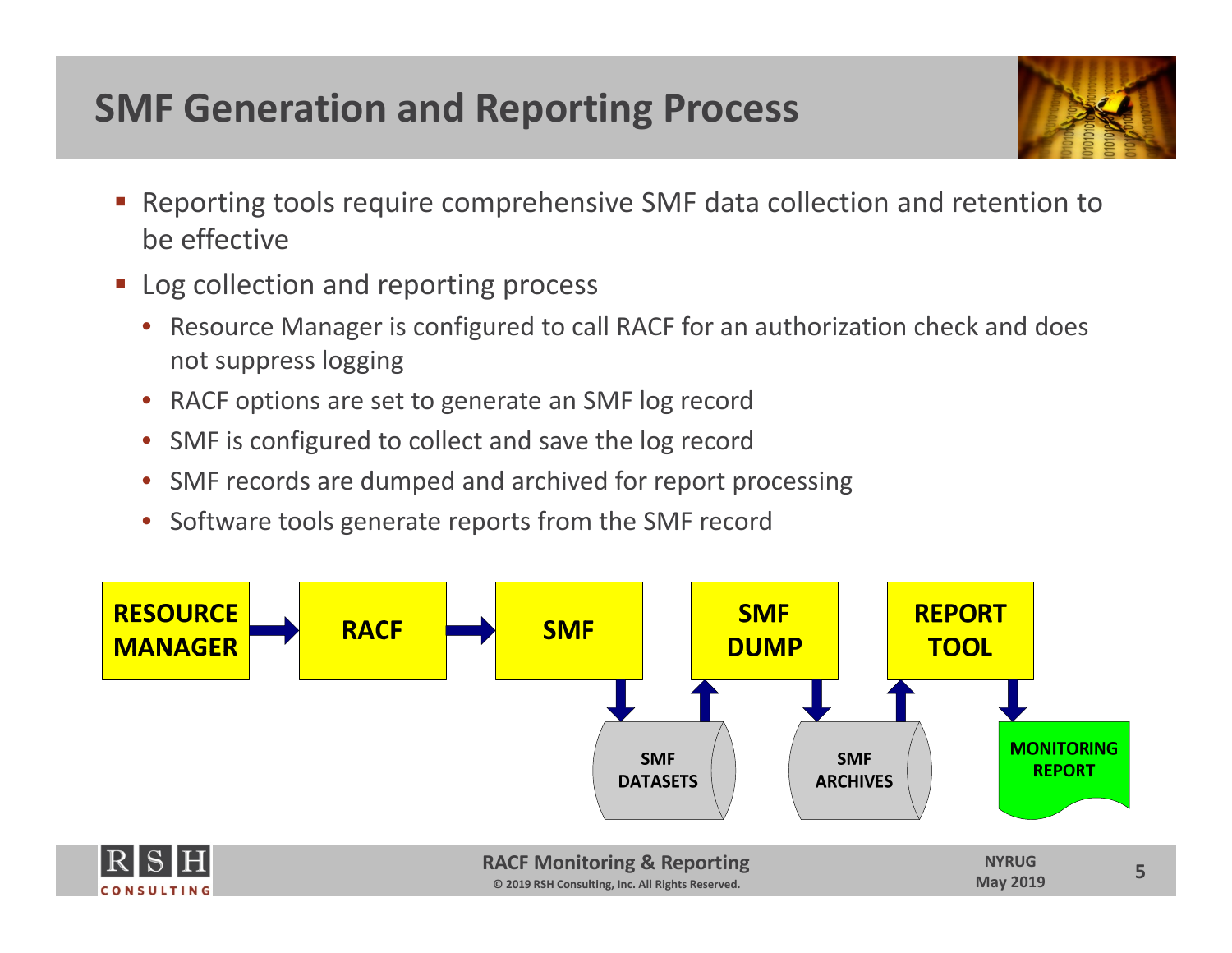#### **SMF Records**

- RACF SMF records
	- 80 RACF Processing Logged Events
	- 81 RACF Initialization IPL
	- 83 RACF Audit ‐ Subtypes:
		- 1Dataset SECLABEL
		- 2 Enterprise Identity Mapping (EIM)
		- 3 LDAP
		- 4 R‐auditx
		- 5 WebSphere
		- 6 Tivoli Key Lifecycle Manager (TKLM)
- SMF records used for TSO, Batch, and Started Task logon information
	- 20 Job Initiation (RACFRW only)
	- $\bullet$ ● 30 Common Address Space Work - Subtypes:
		- 1 Initiation
		- 5 Termination

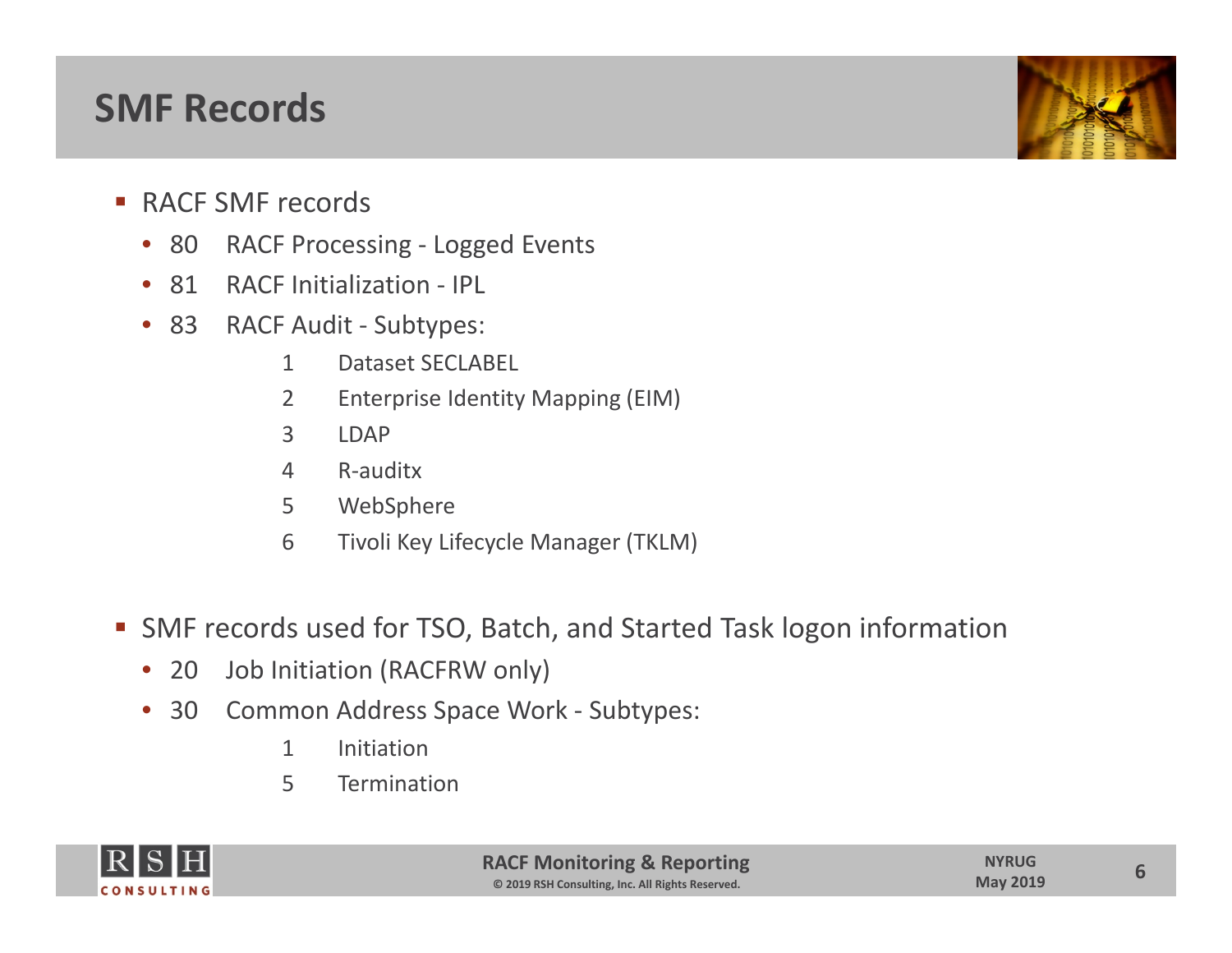#### **RSH RACF Survey ‐ April 2012**



#### How long does your organization retain RACF‐related SMF records?



#### Approximate Average ‐ 4 years



**RACF Monitoring & Reporting © 2019 RSH Consulting, Inc. All Rights Reserved.**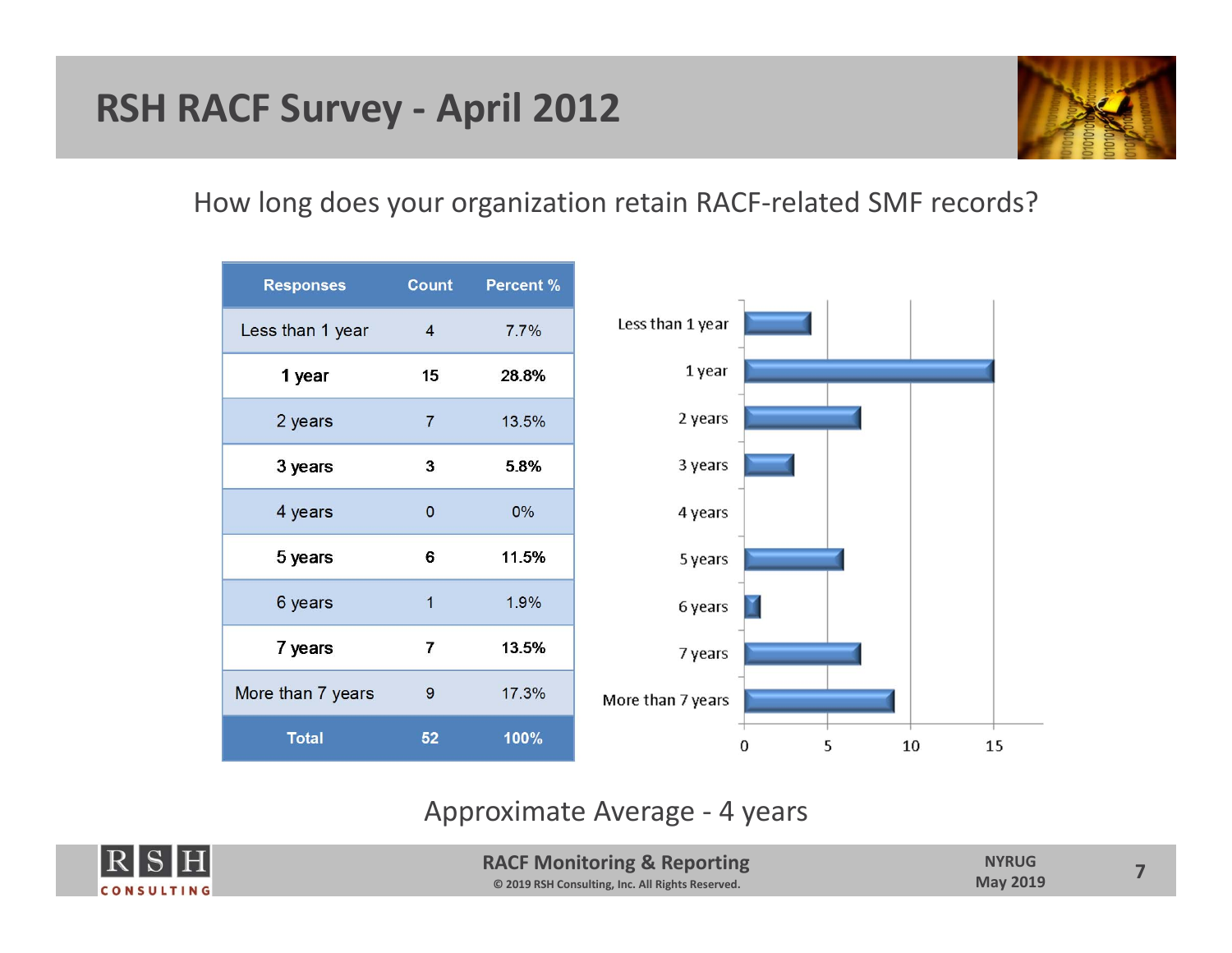#### **RACROUTE LOG=**



- RACROUTE Macro LOG= parameter
	- •• Can expand or suppress auditing
	- • REQUEST=AUTH
		- $\bullet$  NONE No logging or console operator messages
		- $\bullet$  NOSTAT Same as NONE and no profile statistics are updated
		- $\mathcal{L}_{\text{eff}}$ NOFAIL Do not log violations ‐ log successes per ASIS
		- $\cdot$  ASIS Log in accordance with profile and SETROPTS audit settings
	- $\bullet$  REQUEST=FASTAUTH
		- \* NONE No logging or console operator messages
		- $\bullet$  NOFAIL Do not log violations - log successes per ASIS
		- $\triangle$  ASIS Log in accordance with profile and SETROPTS audit settings
	- • REQUEST=VERIFY or VERIFYX
		- « NONE No logging or console operator messages
		- \* ASIS Log logon failures
		- $\div$  ALL Log all logon events

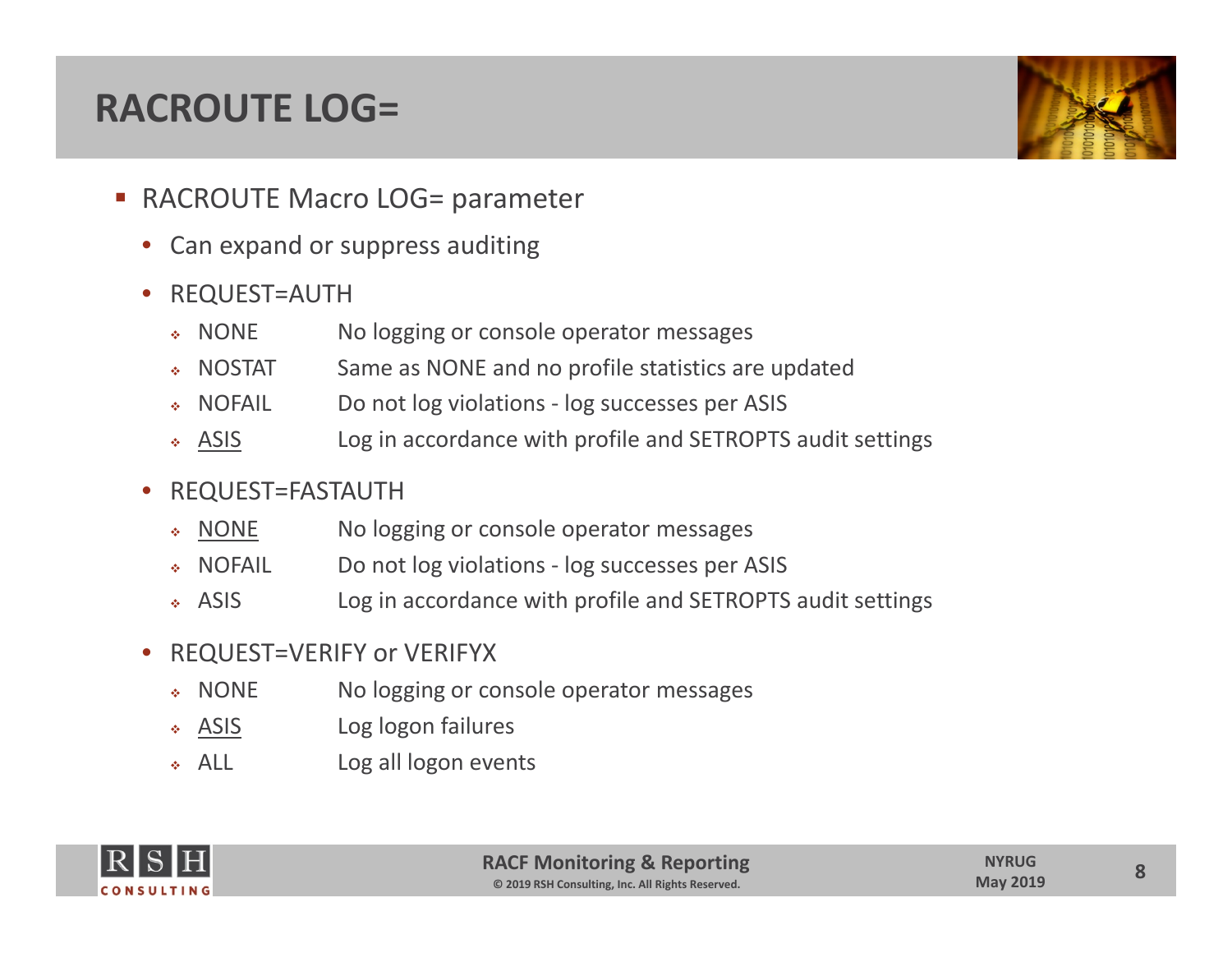# **User Monitoring**



- UAUDIT (User Audit) attribute on user profile
	- All accesses logged ‐ unless granted by Global Access Table, PRIVILEGED Started Task, or caller specifies RACROUTE LOG=NONE
	- Used to selectively monitor untrusted/external users and TRUSTED Started Tasks
	- •Useful in analyzing access activity in order to remediate access
	- •• Some IDs may generate a substantial number of SMF records, especially those accessing Unix
	- •Requires AUDITOR authority to add and remove UAUDIT

**LU RSHTESTUSER=RSHTEST NAME=RSH RACF TEST ID OWNER=RACFTEST CREATED=09.292 ...ATTRIBUTES=UAUDIT**

- **Logon events always logged** 
	- Authentication using <sup>a</sup> PassTicket
	- Authentication of an IBM Multi‐Factor Authentication (MFA) user using <sup>a</sup> password or password phrase

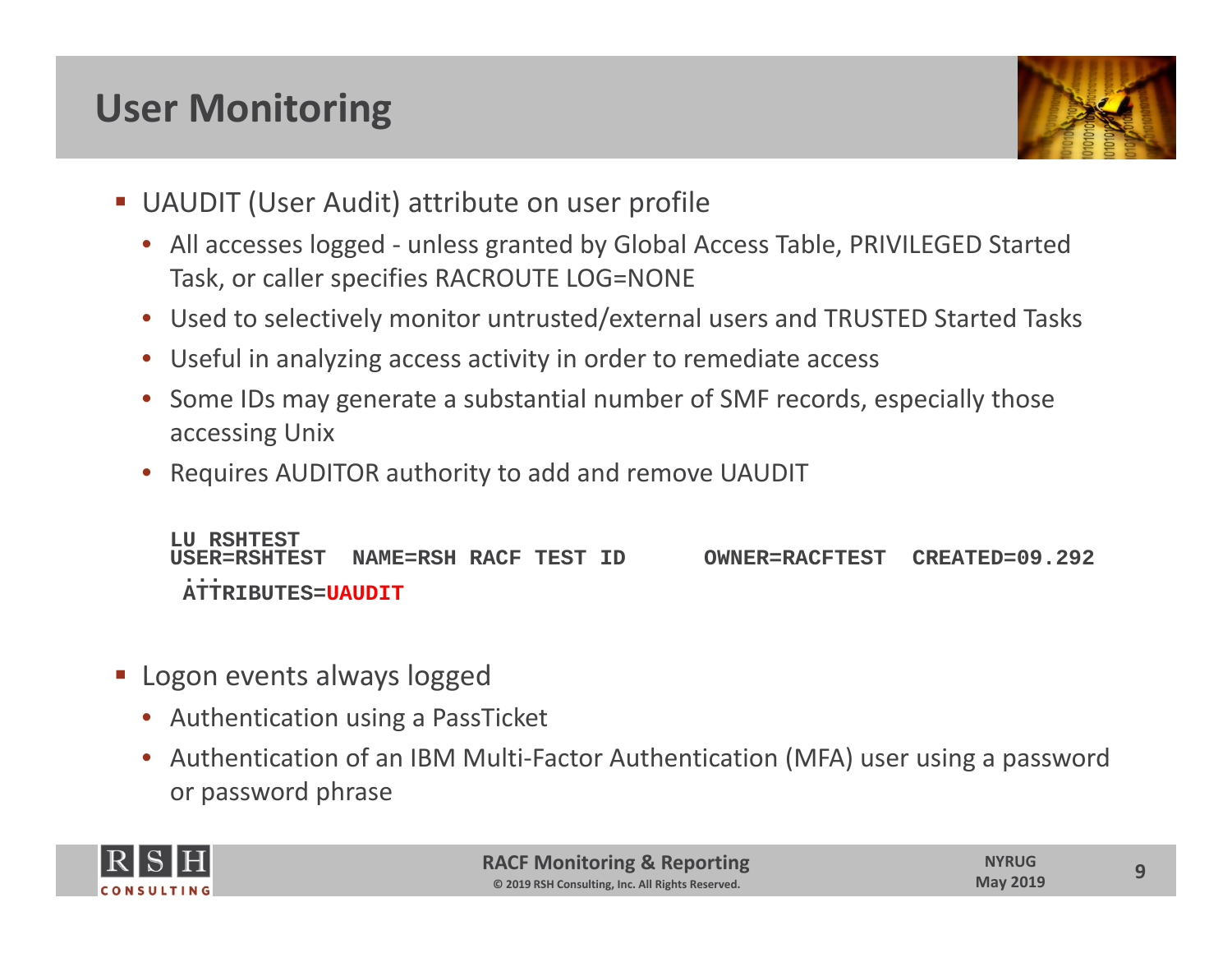

**LISTDSD DATASET('SYS1.LIBS\*') ALL INFORMATION FOR DATASET SYS1.LIBS\* (G)**

| <b>LEVEL</b> | OWNER     | UNIVERSAL ACCESS | WARNING |        |
|--------------|-----------|------------------|---------|--------|
| ------       | --------- | ---------------- | ------- | ------ |
|              | TECHSPT1  | הגסס             | NO      | NO     |

#### **AUDITING**

**--------**

**FAILURES(UPDATE)**

#### **NOTIFY**

**--------**

**NO USER TO BE NOTIFIED**

| YOUR ACCESS | <b>CREATION GROUP</b> | <b>DATASET TYPE</b> |  |  |
|-------------|-----------------------|---------------------|--|--|
| ----------- | ------------          | -----------         |  |  |
| <b>READ</b> | <b>TECHSPT1</b>       | NON-VSAM            |  |  |

**GLOBALAUDIT**

**-----------**

**NONE**

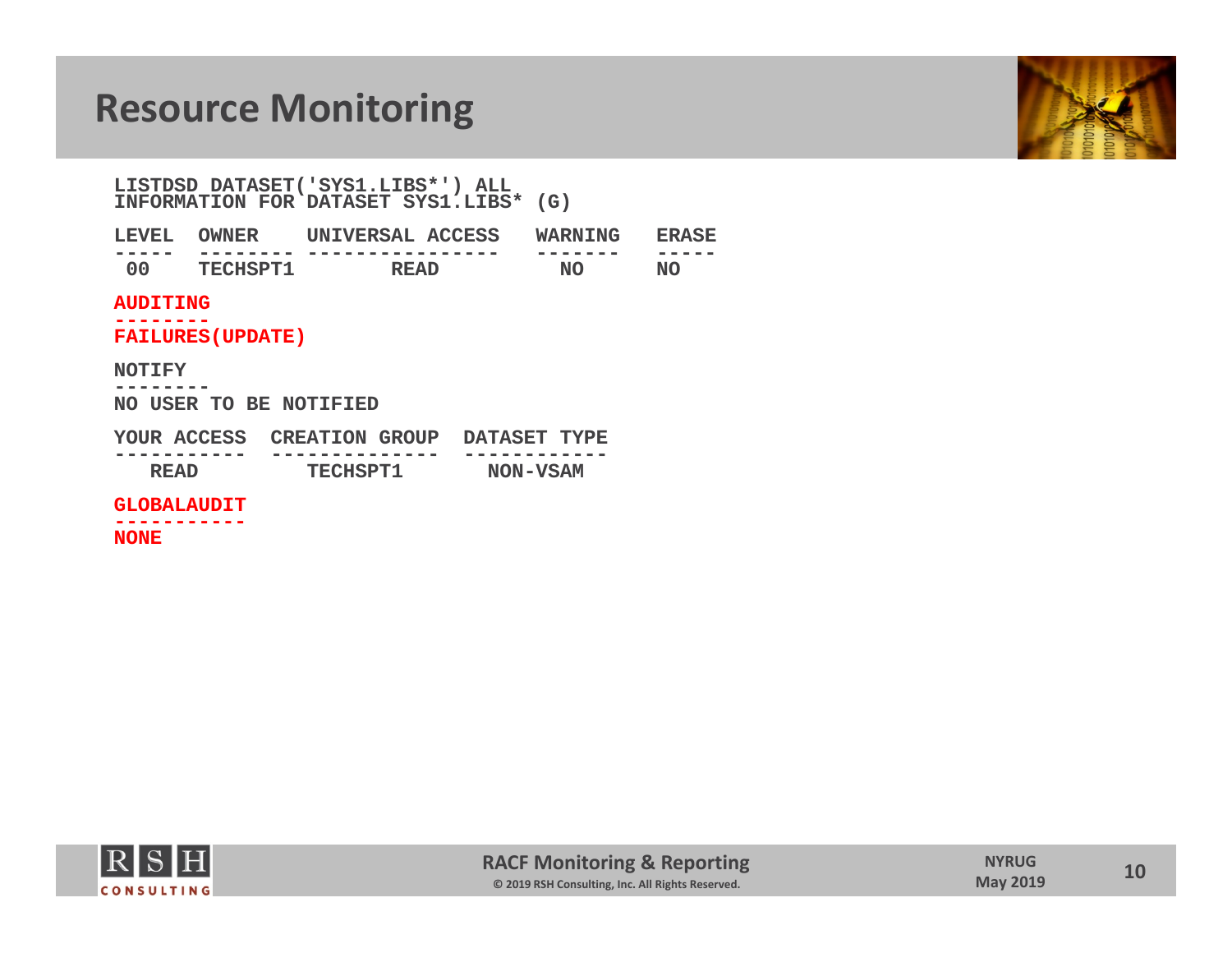

Dataset and General Resource Profile

- **Parameters** 
	- AUDIT(*options*(*level*))
		- \* Set by Profile owner or SPECIAL
		- Default: FAILURES(READ)
	- • GLOBALAUDIT(*options*(*level*))
		- $\bullet$  Set by AUDITOR
		- Default: NONE
	- •● Used in combination - event is logged if either requires it
	- $\bullet$  PRIVILEGED and TRUSTED Started Task access is not logged
- **To log successes for sensitive resources** 
	- At a level different than violations, specify... AUDIT( SUCCESS(UPDATE) FAILURES(READ) )
	- At the same level as violations, specify ... AUDIT( ALL(READ) )
- Auditing *options*
	- •SUCCESS Authorized Access
	- •FAILURES Violation
	- •ALL Both
	- NONE NoNo Logging
- П Auditing *levels* ‐ at or above
	- ALTER
	- •CONTROL
	- •UPDATE
	- •READ
- Use profile LEVEL(##) to tag ACCESS records for report selection



**RACF Monitoring & Reporting © 2019 RSH Consulting, Inc. All Rights Reserved.**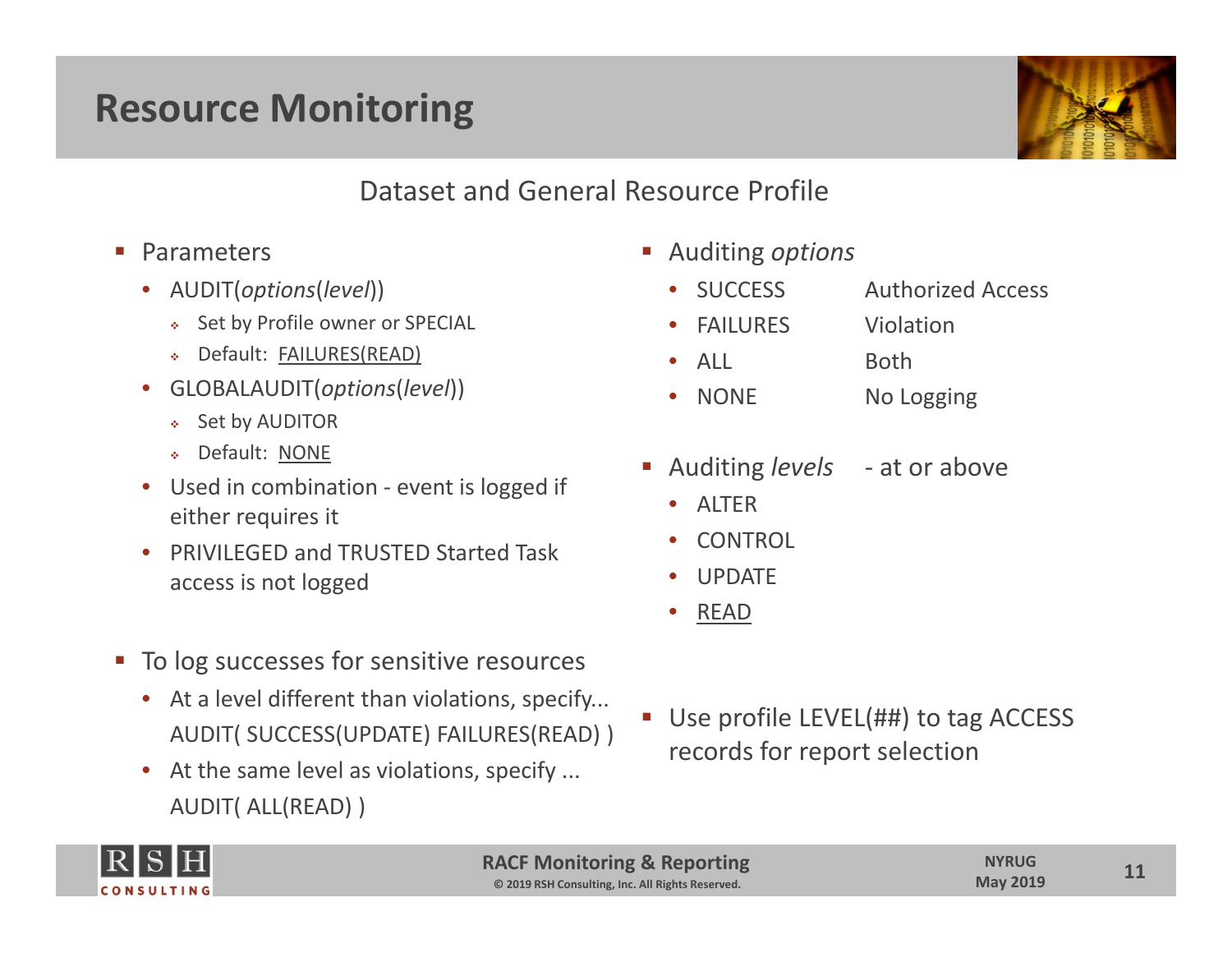

**SETROPTS LISTATTRIBUTES = INITSTATS WHEN(PROGRAM -- BASIC) TERMINAL(READ) SAUDIT CMDVIOL OPERAUDIT**

**AUDIT CLASSES = DATASET USER GROUP DASDVOL GDASDVOL GTERMINL TERMINAL**

 **LOGOPTIONS "ALWAYS" CLASSES = SURROGATLOGOPTIONS "NEVER" CLASSES = NONELOGOPTIONS "SUCCESSES" CLASSES = NONE LOGOPTIONS "FAILURES" CLASSES = FACILITY LOGOPTIONS "DEFAULT" CLASSES = DATASET ACCTNUM ACICSPCT ALCSAUTH APPCLU ... VTAMAPPL VXMBR WIMS WRITER**



**…**

**…**

**12**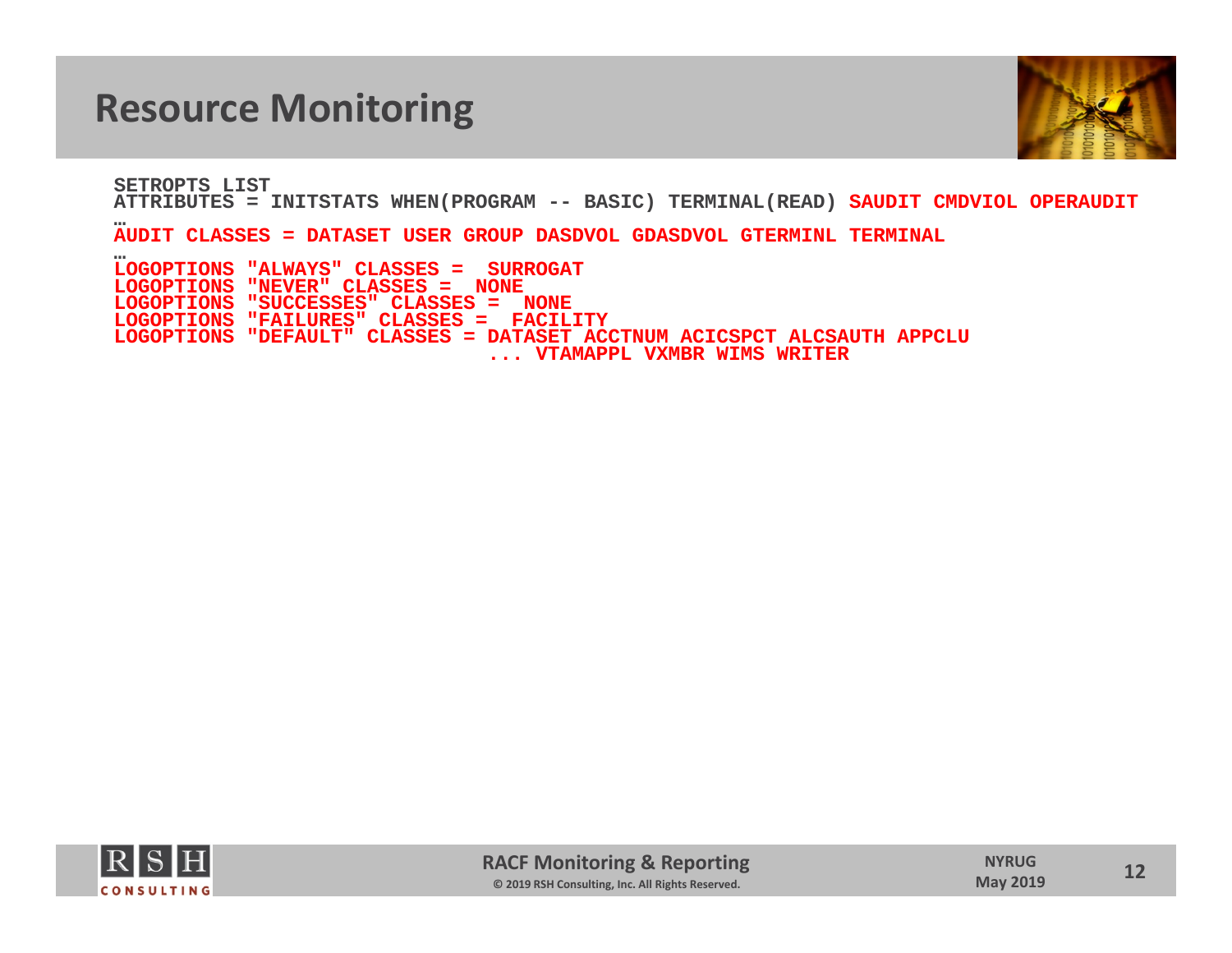# **High Level Authority Monitoring**



- **SETROPTS SAUDIT** 
	- Audit all RACF commands executed by SPECIAL user
	- Audit all resource access using SPECIAL authority
- **SETROPTS OPERAUDIT** 
	- Audit all resource access using OPERATIONS authority
	- •• Audit all ADDSDs using OPERATIONS authority
	- • Can generate massive amounts of SMF records if this authority is being relied on extensively
- **SETROPTS CMDVIOL** 
	- Audit all violations using RACF commands by anyone
	- •● SEARCH and LIST-type command violations are not logged
	- •Rarely invoked ‐ most command 'violations' are treated as 'errors'



**13**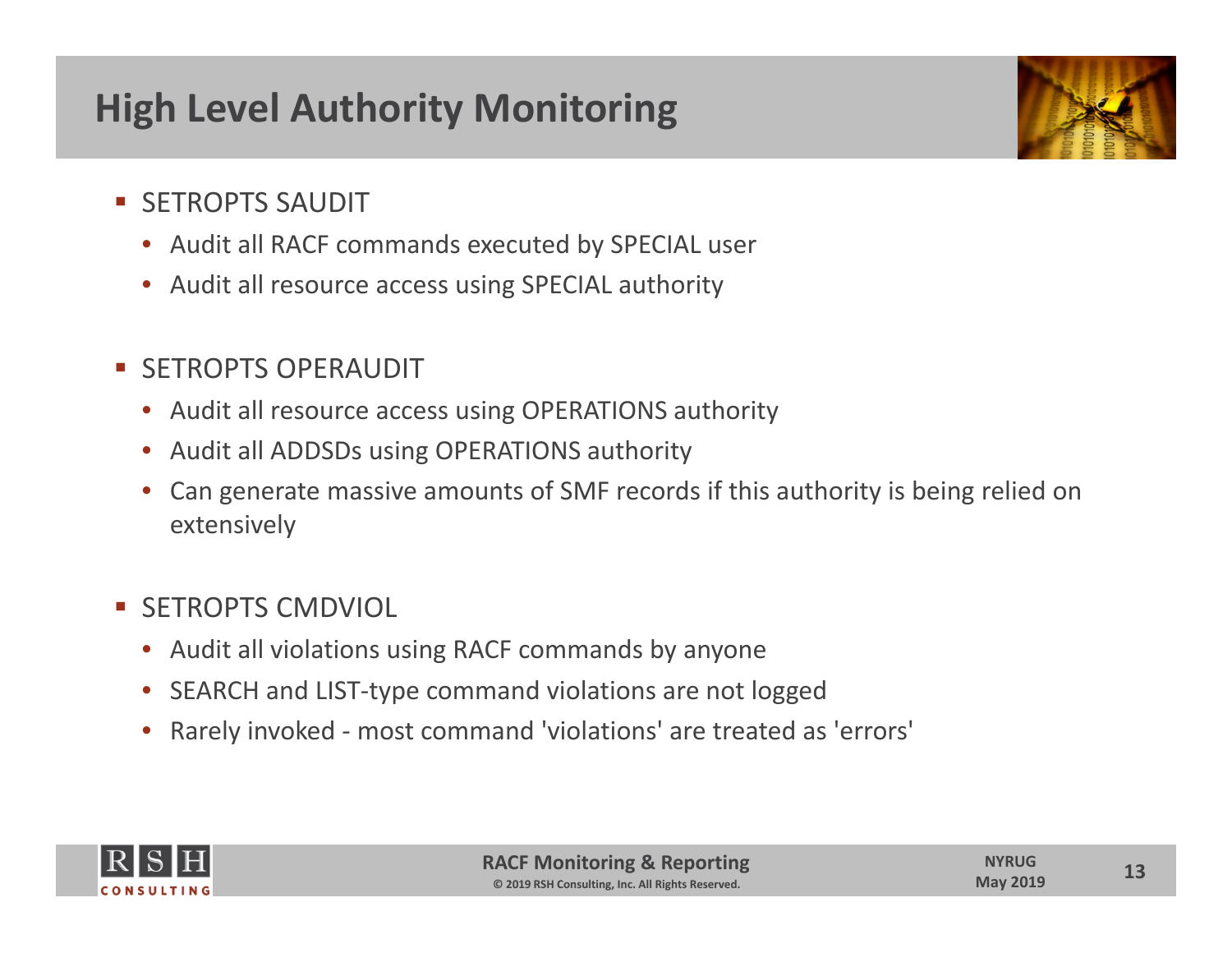## **Profile Change Monitoring**



- SETROPTS AUDIT( *resource‐class* )
	- Audits all changes to RACF profiles in the associated resource class
	- •Captures administrative events not covered by SAUDIT and OPERAUDIT
	- •• For certain classes, also logs:
		- ٠ DATASET Creation and deletion of datasets
		- $\div$  FSOBJ Creation and deletion of UNIX file system objects
		- $\cdot$  IPCOBJ Creation and deletion of UNIX objects (e.g., semaphores)
		- ◈ PROCESS Dubbing and undubbing of a process
		- $\bullet$  USFR All password changes, even those made during logon and auto‐assignment of OMVS segments by BPX.UNIQUE.USER
		- ↓ GROUP Auto-assignment of OMVS segments by BPX.UNIQUE.USER
	- •• Recommended for all classes

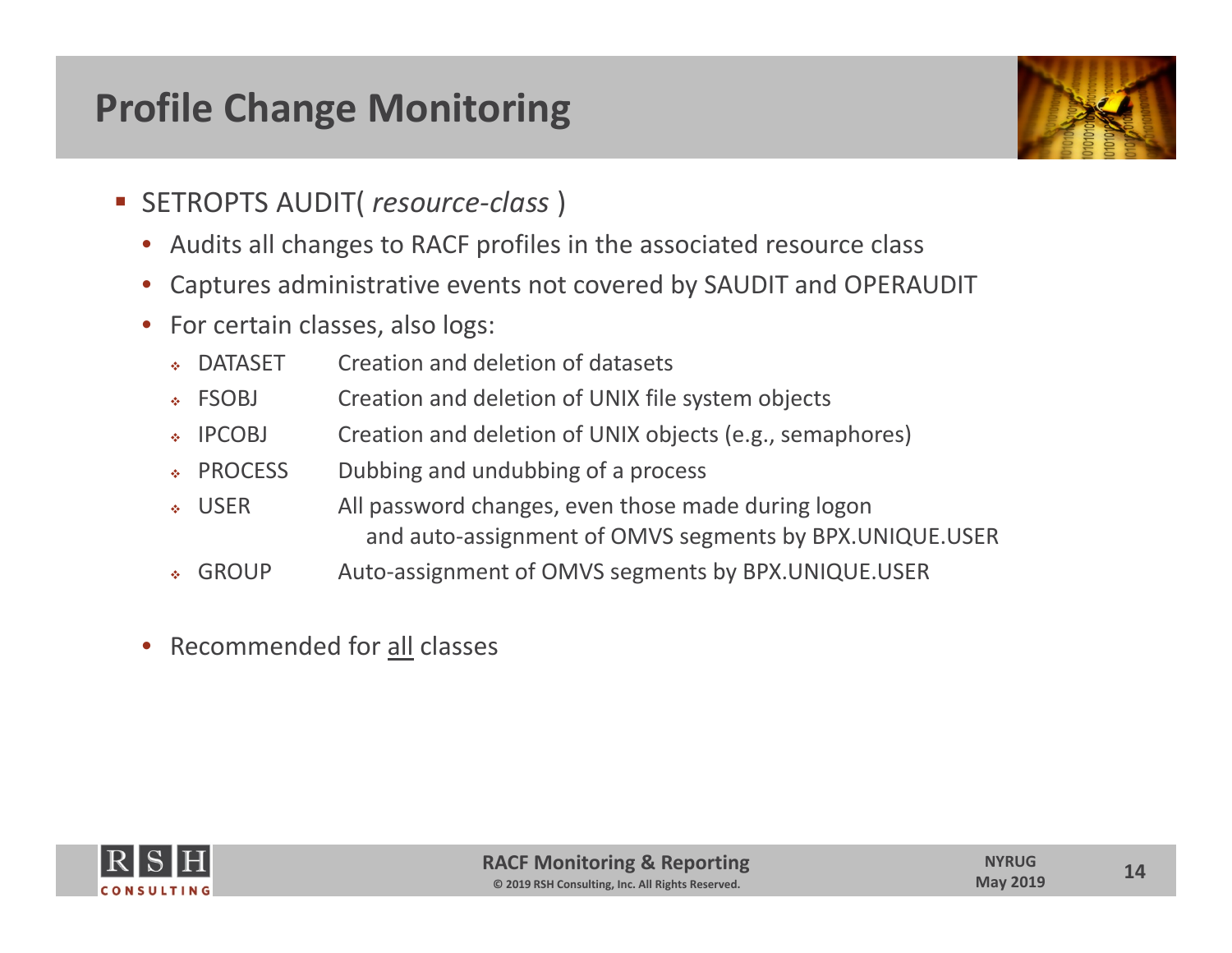

- SETROPTS LOGOPTIONS( *level*( *class* ) )
	- Specifies the level of access logging enforced for each class
	- • Auditing Levels
		- \* ALWAYS Log all access
		- $\bullet$  NEVER Do not log any access
		- SUCCESSES Log all successful access
		- FAILURES Log all violations
		- ◈ DEFAULT Log according to the profile audit settingsLevels:
	- ALWAYS, SUCCESSES, and FAILURES augment resource profile auditing
	- •NEVER suppresses resource profile auditing but not UAUDIT logging
	- ALWAYS
		- Logs all accesses for <sup>a</sup> given resource class, even when no profile is defined to RACF
			- **Class must also be active**
		- Logs TRUSTED Started Tasks

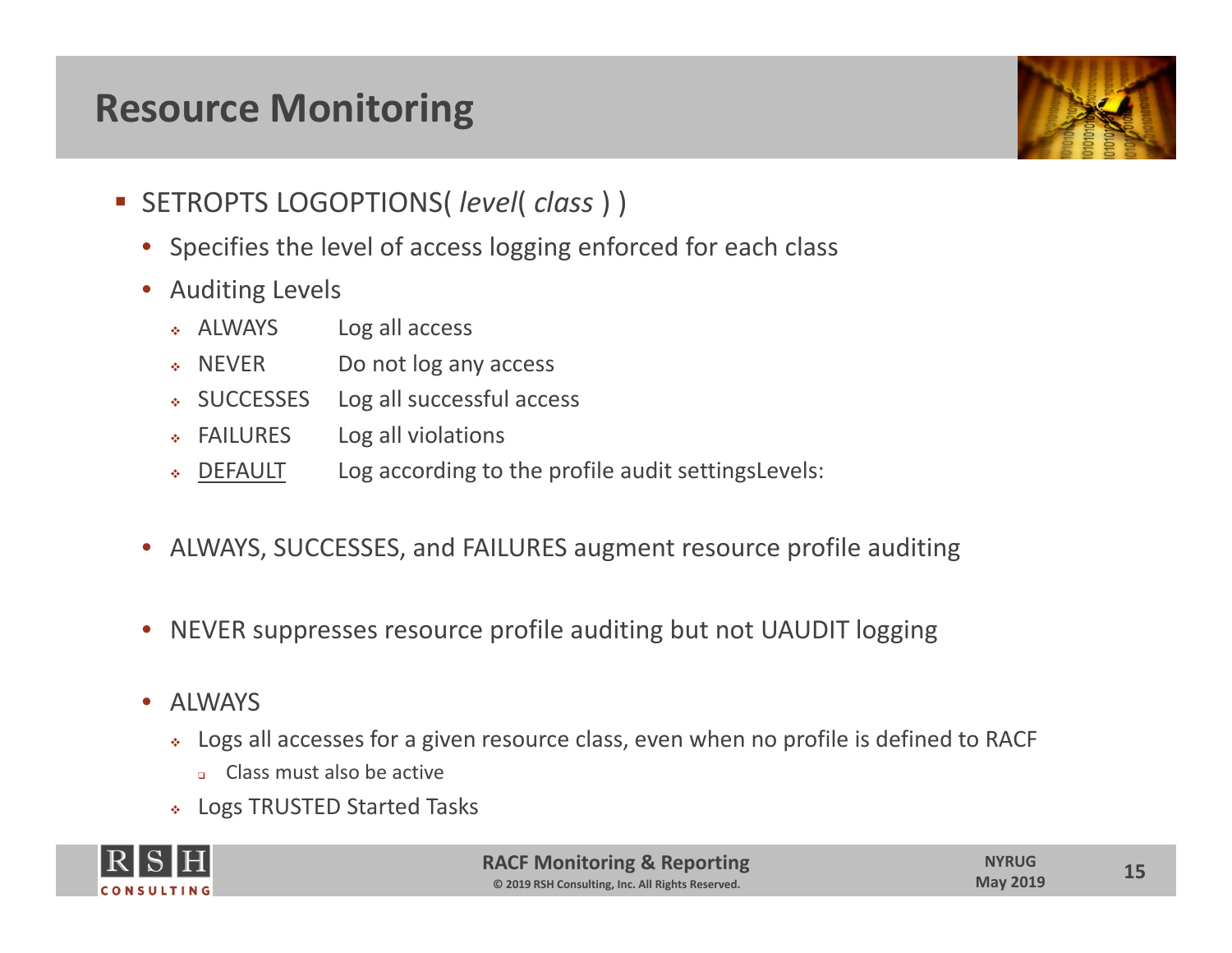

- SETROPTS LOGOPTIONS( *level*( *class* ) )
	- Activates logging of certain z/OS Unix events
		- ALWAYS
			- **D** FSSEC File system security changes
		- FAILURES
			- □ PROCESS Process UID or GID changes and privileged operations
			- PROCACT Functions effecting other processes (e.g., kill)
			- a **IPCOBJ** Object access, UID or GID changes
	- $\bullet$  LOGOPTIONS is ignored when access is granted by:
		- Global Access Table
		- ٠ RACROUTE FASTAUTH processing (use profile auditing (e.g., UNIXPRIV, VTAMAPPL))
		- RACROUTE LOG=NONE
	- LOGOPTIONS(ALWAYS(PROCACT)) required to log 'w\_getpsent'



**16**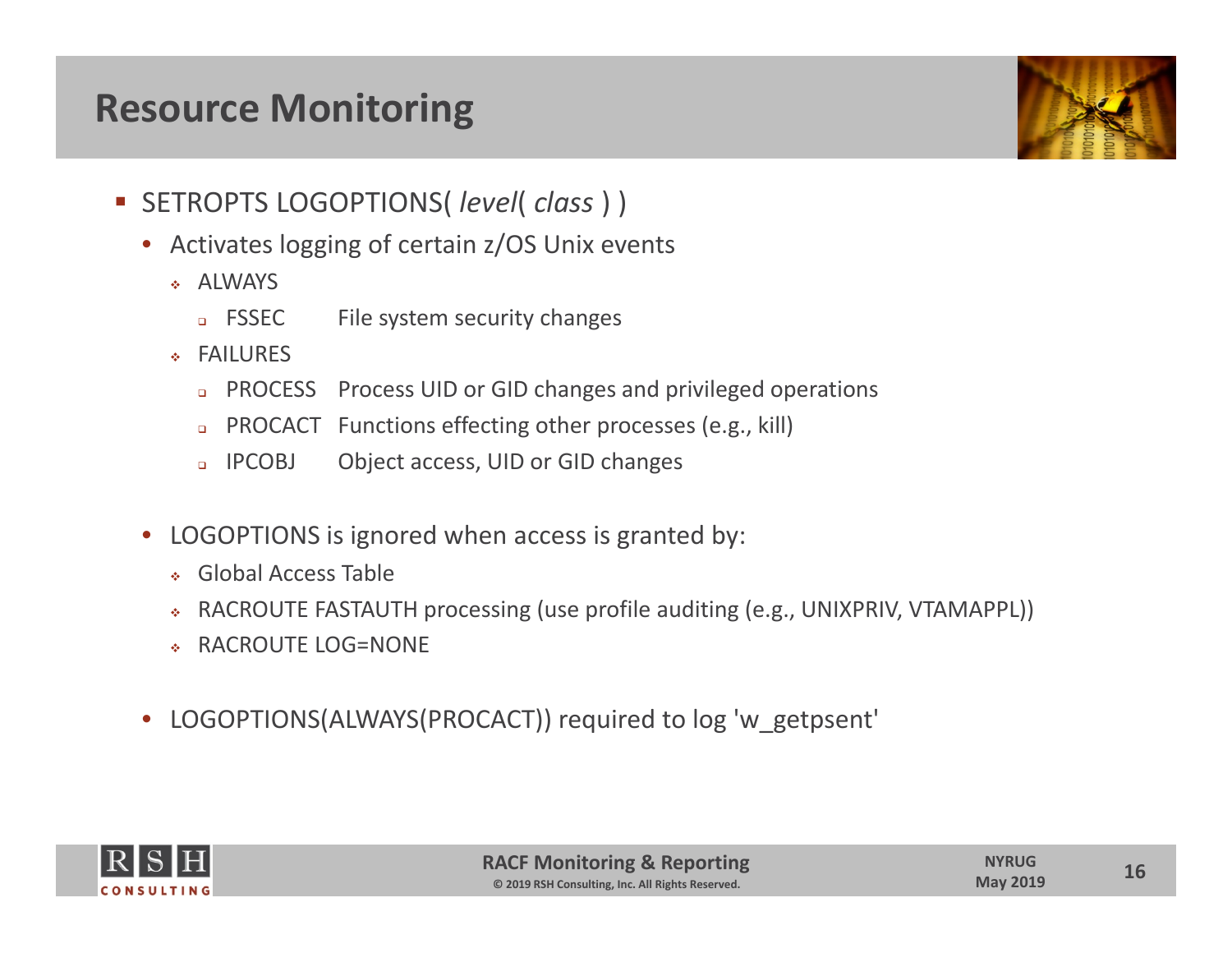#### **APPC and MLS Auditing**



- **SETROPTS APPLAUDIT** 
	- Allows user verification auditing at the beginning and ending of <sup>a</sup> user's transaction processing
	- Must also specify AUDIT(ALL) or GLOBALAUDIT(ALL) on the APPL class profile associated with the APPC/MVS LU
	- Can produce excessive SMF data if the APPL profile specifies AUDIT(SUCCESS(READ)) or ALL(READ)) and the application does not support persistent verification
- SETROPTS SECLEVELAUDIT( *seclevel* ) | NOSECLEVELAUDIT
	- Activates auditing of all access attempts to resources at or above <sup>a</sup> specified security level
	- •Security level must be defined in SECDATA SECLEVEL profile
- SETROPTS SECLABELAUDIT | NOSECLABELAUDIT
	- Specified that SECLABEL profile auditing options are to be used in addition to the resource profile auditing options in logging access

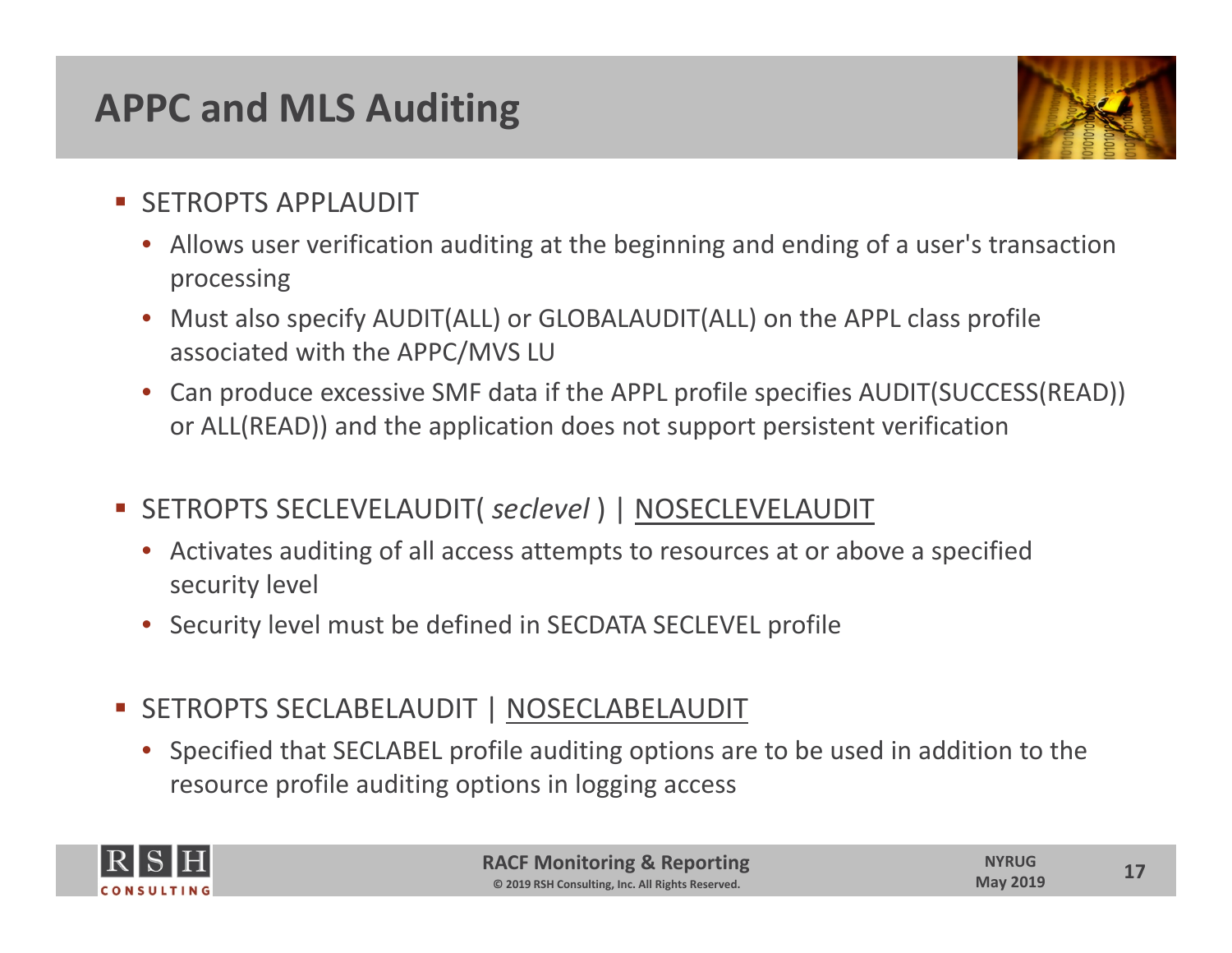# **RACF Authorities to Administer Audit Settings**



|                      | <b>User</b><br><b>UAUDIT</b> | <b>Resource</b><br><b>AUDIT</b> | <b>Resource</b><br><b>GLOBALAUDIT</b> | <b>SETROPTS</b><br><b>Audit Options</b> |
|----------------------|------------------------------|---------------------------------|---------------------------------------|-----------------------------------------|
| <b>Profile Owner</b> |                              | $List + Set$                    |                                       |                                         |
| System-SPECIAL       |                              | $List + Set$                    |                                       |                                         |
| <b>Group-SPECIAL</b> |                              | List + Set                      |                                       |                                         |
| System-AUDITOR       | $List + Set$                 | List                            | $List + Set$                          | List + Set                              |
| <b>Group-AUDITOR</b> | List + Set                   | List                            | List + Set                            | List                                    |
| <b>ROAUDIT</b>       | List                         | List                            | List                                  | List                                    |

For Group level authorities, profile must be within user's Scope‐of‐Groups

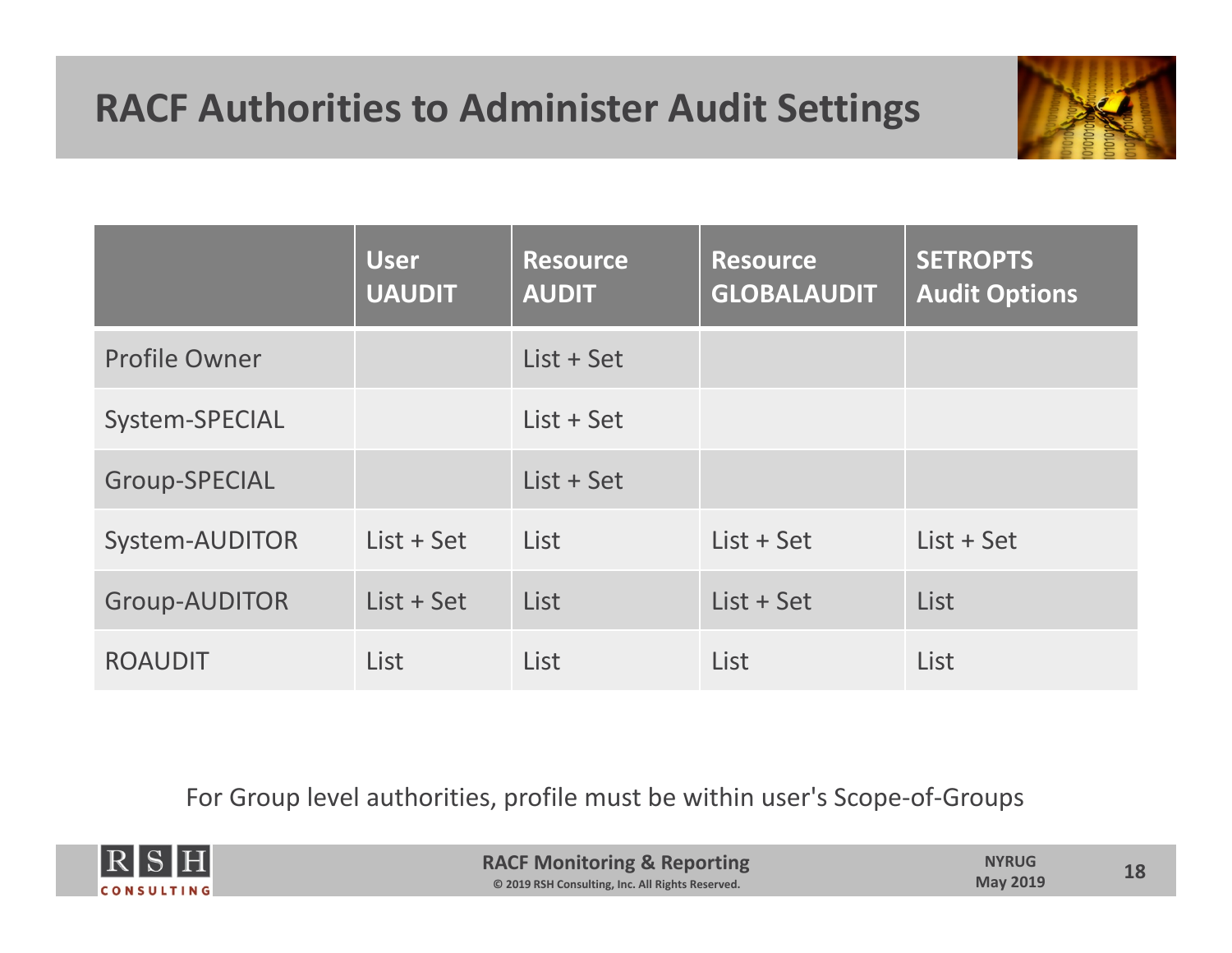## **Additional Monitoring**

- **Real Time Notification** 
	- •NOTIFY( *userid* ) ‐ Messages to *single* TSO user
	- • Security Console
		- Defined in PARMLIB(CONSOLxx) ‐ MCS or SMCS
		- $\hat{Q}^{\mu\nu}_{\mu\nu}$ Route code 2, 9, and 11 messages
		- $\mathcal{L}^{\mathcal{L}}$ Recommend require logon if outside computer room
- SETROPTS STATISTICS( *class* )
	- Access counts kept on Discrete profiles
	- $\bullet$ Counts not incremented for Global Access Table or RACLIST access
	- Activated by class
	- •Little value and performance drag
	- $\bullet$ ● Best Practice - Turn off for all classes



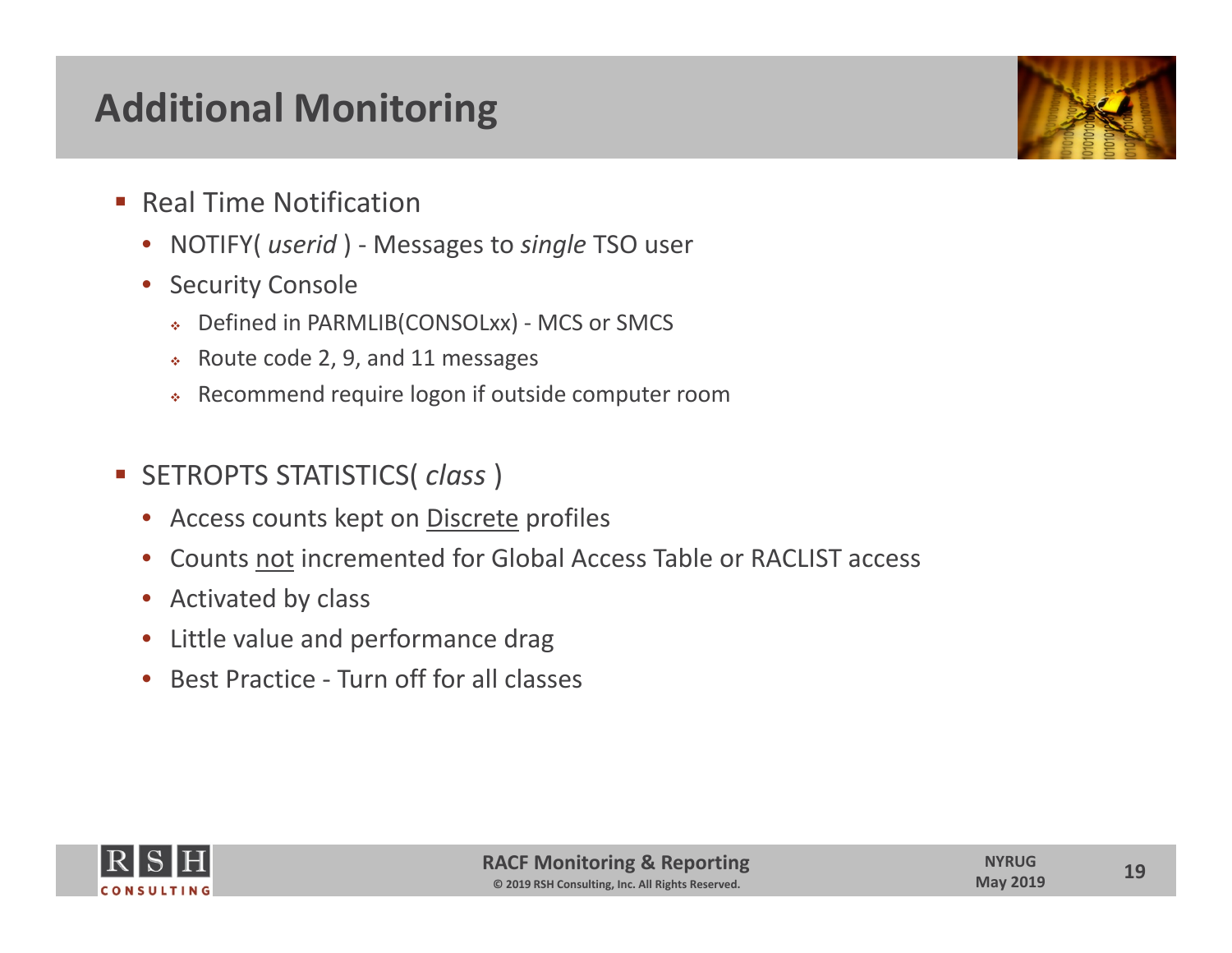## **Monitoring Considerations**



- WARNINGs are only logged if either ...
	- AUDIT or GLOBALAUDIT are set to log either SUCCESS or FAILURE events at the level associated with the user's insufficient access (e.g. READ)
	- The user has UAUDIT
	- SETROPTS LOGOPTIONS for the class is set to either SUCCESS or ALWAYS, provided the check is made with RACROUTE REQUEST=AUTH and not FASTAUTH
- With RACROUTE REQUEST=FASTAUTH, if audit options are not set to log <sup>a</sup> violation, no ICH408I violation message will be displayed
- **EXA** LIST and SEARCH command usage is not logged
- All SETROPTS command execution is automatically logged
- **PRIVILEGED Started Task access is never logged**
- Global Access Table (GAT) authorized access is never logged
	- Dataset creation is logged if SETROPTS AUDIT(DATASET) is in effect
- **RACF** exits can expand or suppress auditing
- **Access granted during Failsoft is logged**
- П ■ RACROUTE REQUEST=AUDIT - generates log records



**RACF Monitoring & Reporting © 2019 RSH Consulting, Inc. All Rights Reserved.**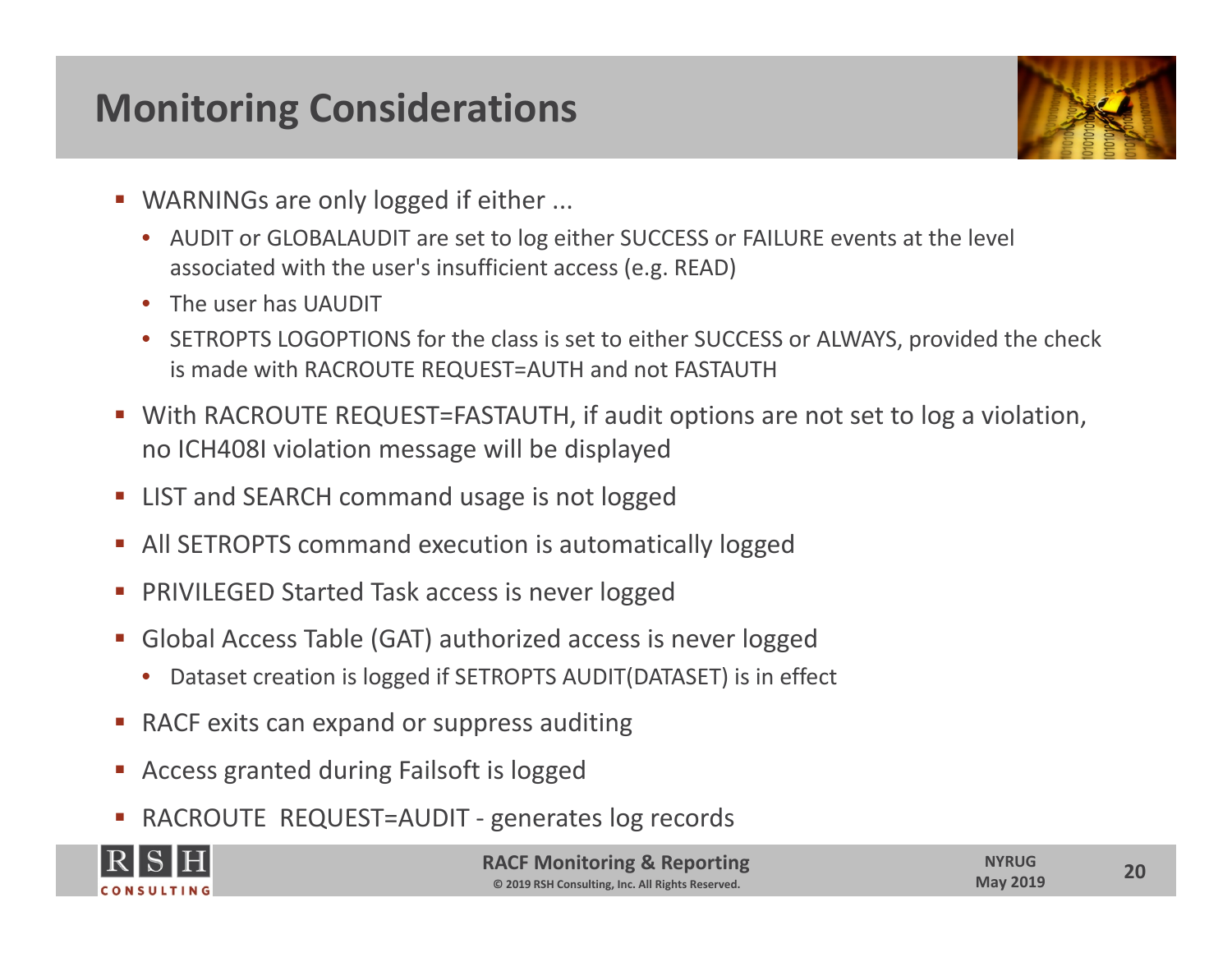# **Monitoring ‐ RACF List Commands**



■ Recommend defining PROGRAM profiles to monitor use of RACF list and search commands and their aliases to detect probing of defenses

RDEFINE PROGRAM *command* UACC(READ) GLOBALAUDIT(ALL(READ)) ADDMEM('SYS1.LINKLIB'//NOPADCHK)

- Command programs and aliases to protect and monitor
	- $\bullet$ LISTUSER LU
	- •LISTGRP LG
	- •LISTDSD LD
	- $\bullet$ RLIST RI
	- SEARCH SR
- **Utility program to protect and monitor** 
	- IRRUT100

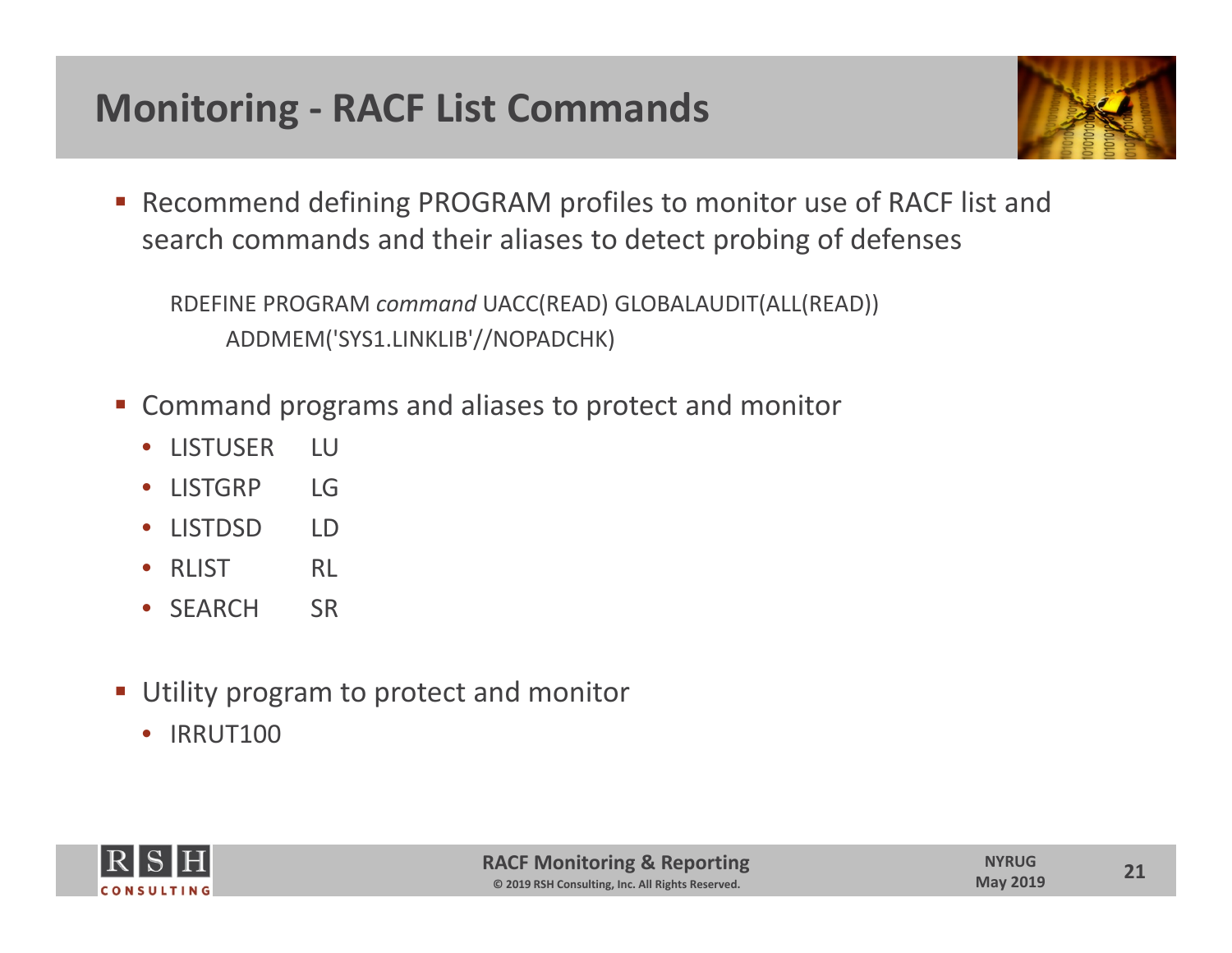# **System Management Facilities (SMF)**



- **Record Collection**
- **Record Dumping**

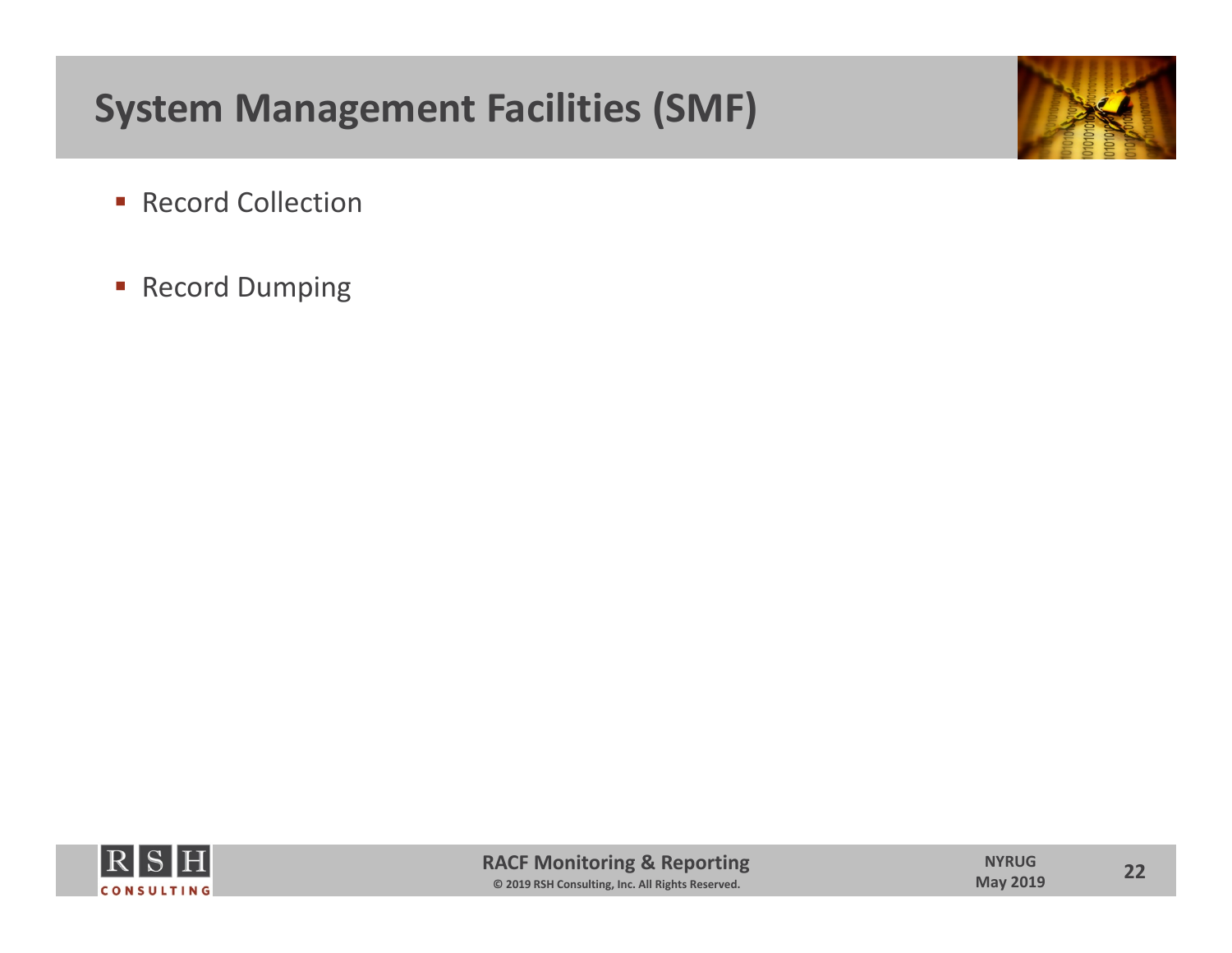# **Factors Affecting SMF Logging**



- **SMF collects and saves log records** 
	- Records are written to either <sup>a</sup> specified set of datasets or logstreams
	- SMF parameters can ignore record types
	- •• SMF exits can suppress records
	- SMF records can be digitally signed to detect alteration
- **SMF records are dumped for archive and report processing** 
	- Live SMF datasets must be dumped to archive datasets when they fill
	- SMF dump utility and its exit can ignore records
	- $\bullet$ Datasets holding dumped archive SMF records can be manipulated or deleted



**23**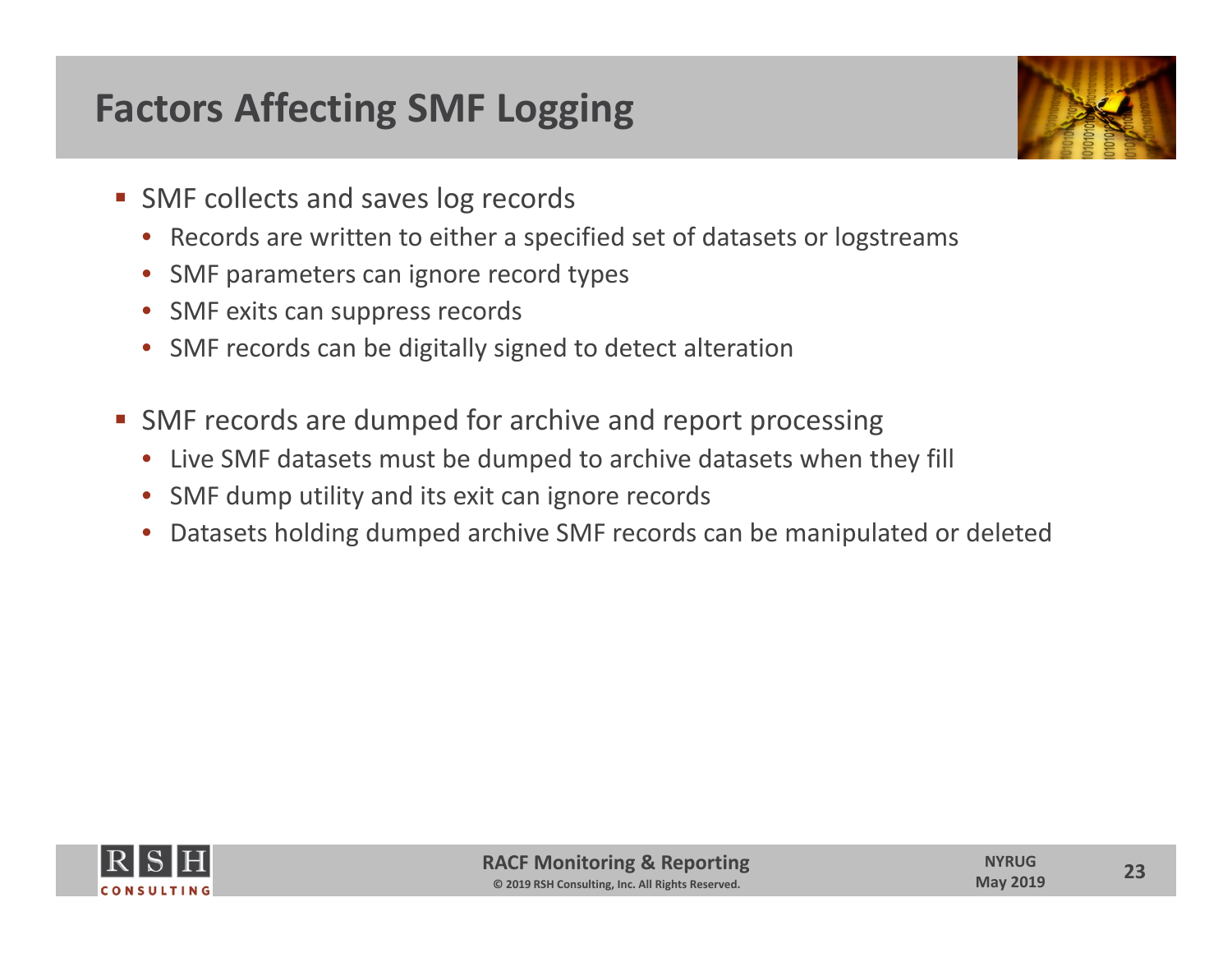#### **SMF ‐ Record Collection ‐ IEASYSxx**

- **Parameters** 
	- PARMLIB(IEASYSxx)
		- SMF=xx SMFPRMxx member director
		- OPI=YES | NO IPL Operator Intervention
	- PARMLIB(SMFPRMxx)
- To display current options, issue operator command: DISPLAY SMF,O

```
IEE967I 15.38.31 SMF PARAMETERS 373 MEMBER = SMFPRMB1 INTVAL(30) -- DEFAULT 
        SUBSYS(STC,TYPE(0:98,100:255)) -- SYS 
        SUBSYS(STC,NOINTERVAL) -- SYS 
        SUBSYS(STC,NODETAIL) -- SYS 
        SUBSYS(STC,EXITS(IEFUSO)) -- PARMLIB
        SUBSYS(STC,EXITS(IEFUJP)) -- PARMLIB
        SUBSYS(STC,EXITS(IEFU83)) -- PARMLIB
        SUBSYS(STC,EXITS(IEFU29)) -- PARMLIB
        SID(RSHB) -- PARMLIB 
        JWT(0400) -- PARMLIB 
        NOPROMPT -- PARMLIB DSNAME(SYS1.RSHB.MAN3) -- PARMLIB 
        DSNAME(SYS1.RSHB.MAN2) -- PARMLIB
```


**RACF Monitoring & Reporting © 2019 RSH Consulting, Inc. All Rights Reserved.**

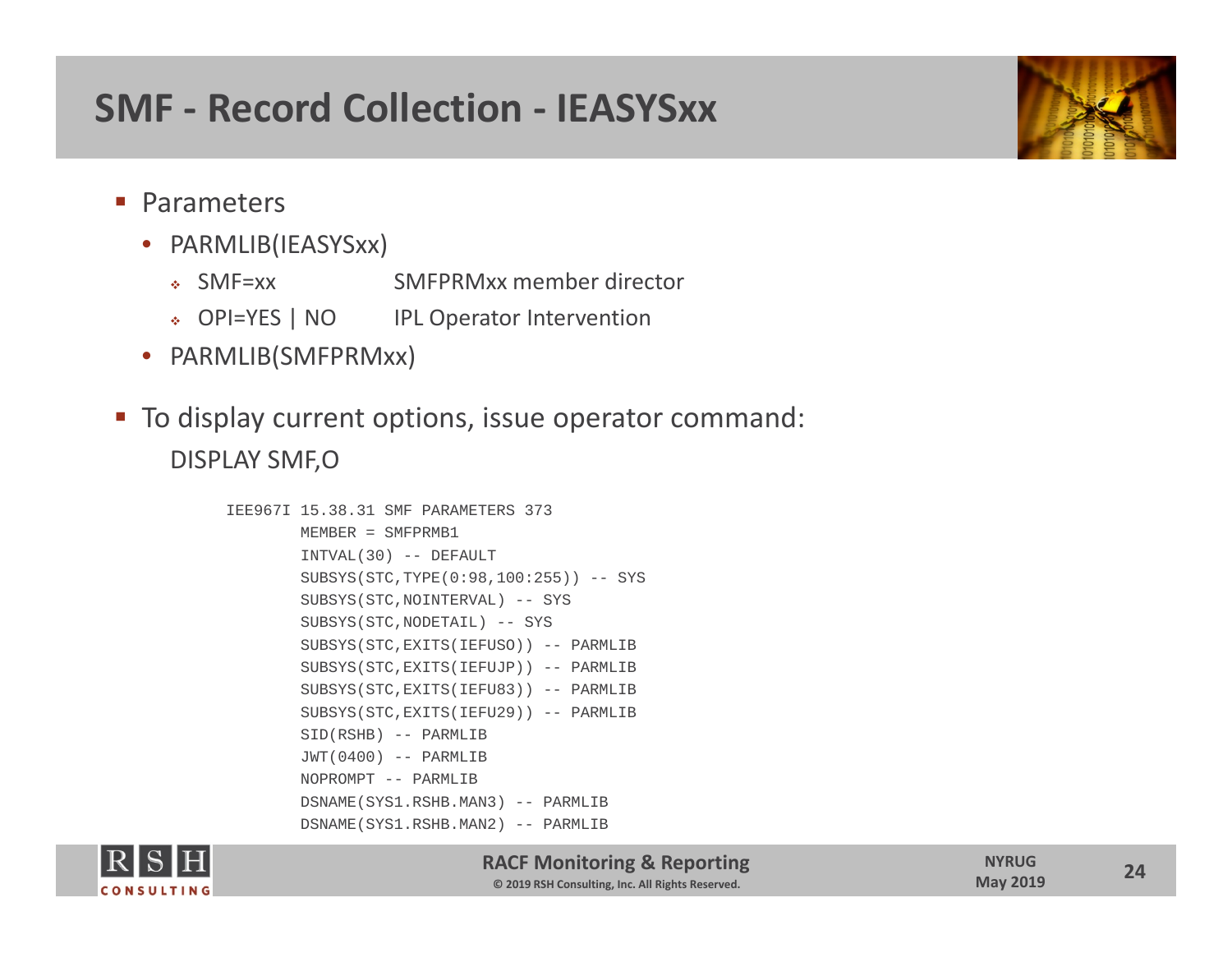#### **SMF ‐ Record Collection ‐ SMFPRMxx**

- **ACTIVE** | NOACTIVE SMF recording active
- | LOGSTREAM )
- **DSNAME**
- 
- 
- SID(processer-model# | sysid)
- PROMPT(ALL | option)
	- •
	- •
	- •ALL
- **AUTHSETSMF**
- - TYPE( $0:255|########$ ) | NOTYPE( $\#$ , $\#$ : $\#$ , $\#$ ( $\#$ )) ... excluded
	- EXITS( *name,name* ) | NOEXITS Exits invoked
- SUBSYS(*name,options*) Subsystem options
	-
- П NORECSIGN | RECSIGN(*options)* Digitally sign SMF records



**RACF Monitoring & Reporting © 2019 RSH Consulting, Inc. All Rights Reserved. 25 NYRUG May <sup>2019</sup>** [(*dsnames*)] SMF datasets (defaults ‐ SYS1.MANX and SYS1.MANY) LSNAME(IFASMF.*lsname*,TYPE(...)) Logstream for collecting records of specified types DEFAULTLSNAME(IFASMF.*lsname*) Logstream for collecting all other records System Identifier (up to 4 characters) List and change SMF options at IPL or | NOPROMPT ... disallow changes (recommended) • IPLR Enter reason for IPL LIST Change options  $IPIR + IIST$ Allow changes via SETSMF command (NO if NOPROMPT or IPLR) SYS(*options*) Global Options Type(subtype) records to be collected or • [Same as SYS] Supersede SYS

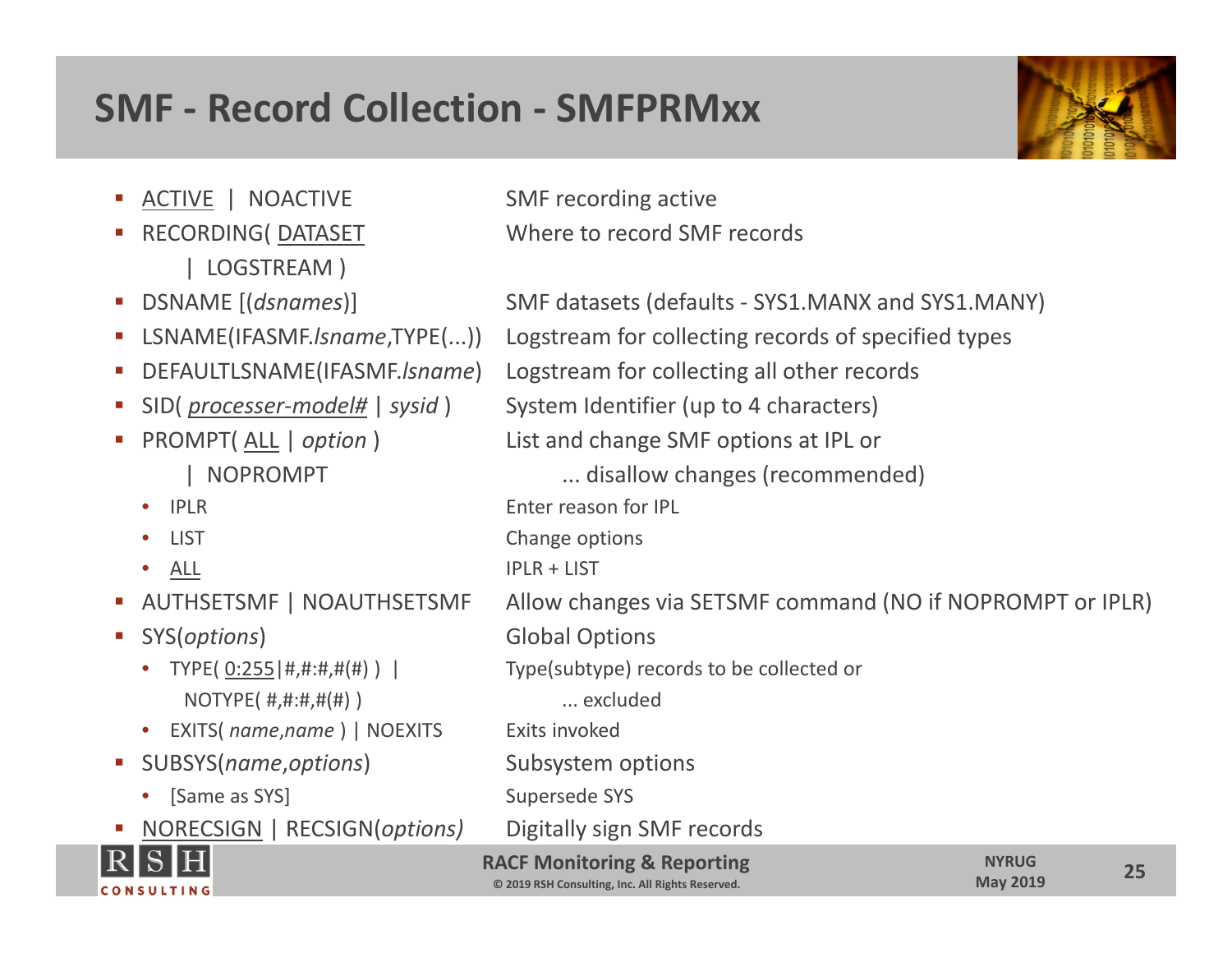#### **SMF ‐ Record Collection**



- **Exits** 
	- IEFU83 ‐ Receives control before record is written to the SMF dataset; can suppress record
	- IEFU84 ‐ Receives control when SMF Writer Routine is branch‐entered and is not entered in cross‐memory mode, before record is written to the SMF dataset; can suppress record
	- IEFU85 ‐ Receives control when SMF Writer Routine is branch‐entered and is entered in cross‐memory mode, before record is written to the SMF dataset; can suppress record
- Many SIEMs install SMF exits to capture records as they are being generated
- Exits, and hence most SIEMs, do not see excluded record types

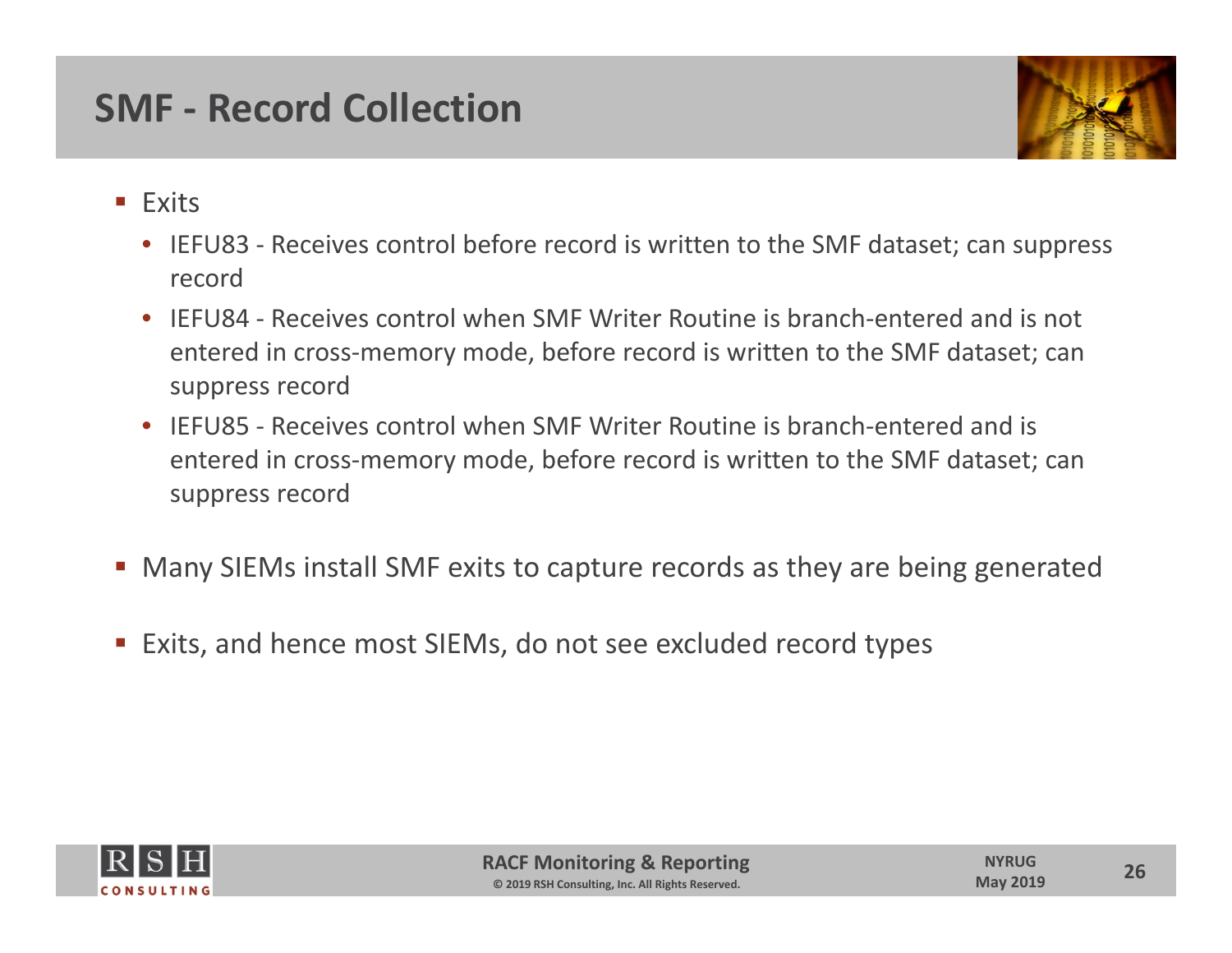#### **SMF ‐ Record Dumping**



- **Dump Exit** IEFU29 Automatic dump and switch
- **Dump Utility** IFASMFDP Dump SMF datasets IFASMFDL Dump SMF logstream

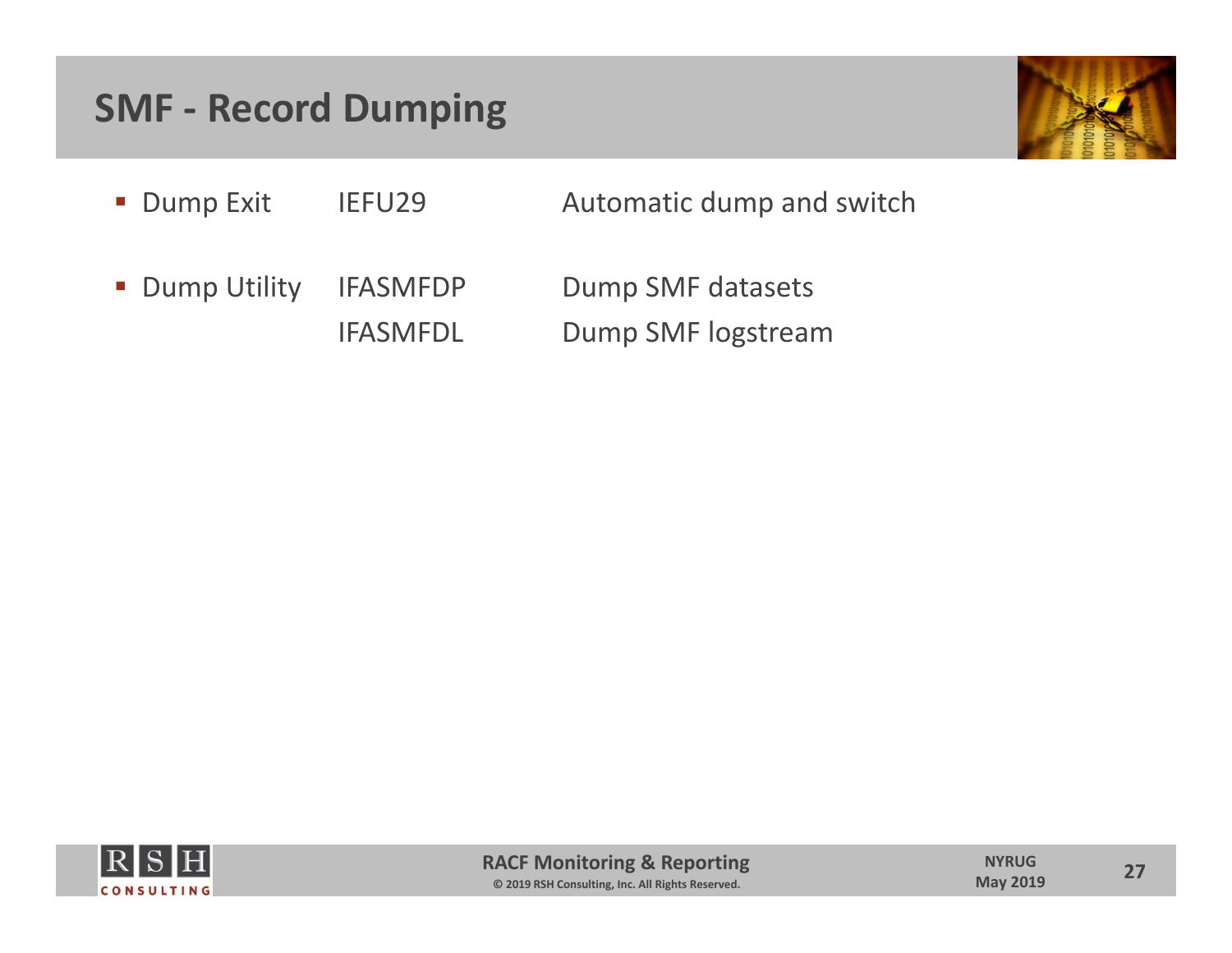## **Reporting Tools ‐ SMF Unload**



- **SMF Unload** 
	- •Creates text and XML formatted data from unformatted SMF data
	- •• Invoked through user exits in the SMF Dump Utility (IFASMFDP or IFASMFDL)
	- •● No pre-unload record selection capability
	- •• DB2 table load SQL provided
	- Text data can be browsed
	- •XML data can be viewed in an HTML browser
	- • Requires programming skills to generate reports
		- DB2 SQL queries
		- ٠ DFSORT and ICETOOL
		- SAS, REXX, or other report writer

```
ACCESS SUCCESS 16:43:00 1999-06-24 SYSA NO NO
                                               NO ONORATO SYSP YES ...
ACCESS SUCCESS 16:43:01 1999-06-24 SYSA NO NO NO ONORATO SYSP
                                                                YES …
ACCESS SUCCESS 16:43:01 1999-06-24 SYSA NO NO
                                               NO ONORATO SYSP YES ...
ACCESS SUCCESS 16:43:01 1999-06-24 SYSA NO NO
                                               NO ONORATO SYSP YES ...
ACCESS SUCCESS 16:43:02 1999-06-24 SYSA NO NO NO ONORATO SYSP
                                                                YES …
```
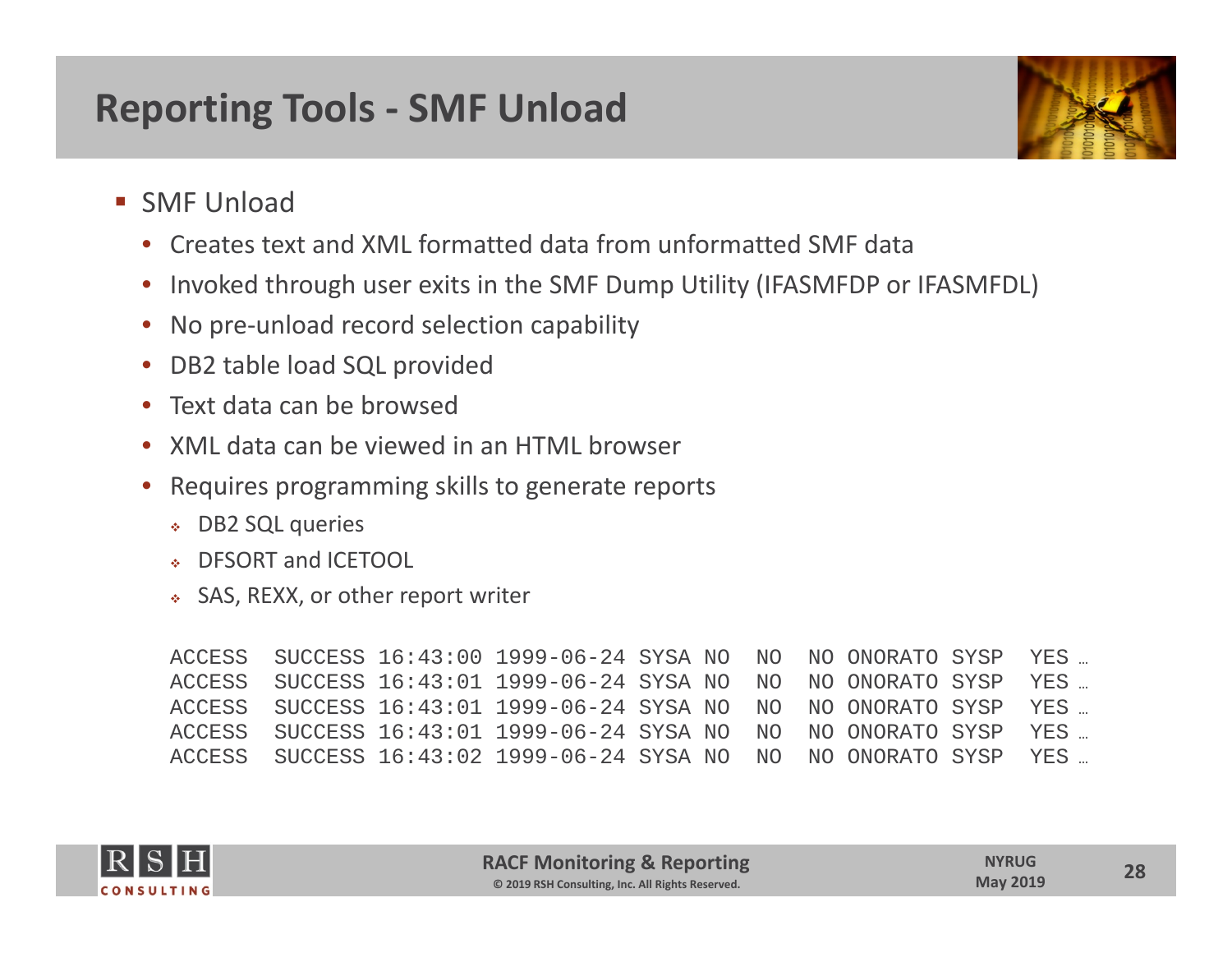#### **Reporting Tools ‐ SMF Unload ‐ IFASMFDP**



|                        |      | //DUMPSMFU JOB (001), 'HANSEL RS', CLASS=A, NOTIFY=&SYSUID, REGION=0M |               |                |
|------------------------|------|-----------------------------------------------------------------------|---------------|----------------|
|                        |      | //STEP0001 EXEC PGM=IFASMFDP                                          |               |                |
| //SYSPRINT DD SYSOUT=* |      |                                                                       |               |                |
| //DUMPIN               |      | DD DSN=SMF.MONTHLY.ARCH(0), DISP=SHR                                  |               |                |
| //DUMPOUT              |      | DD DUMMY                                                              |               |                |
| //SYSIN                | DD * |                                                                       |               |                |
| <b>ABEND (NORETRY)</b> |      |                                                                       |               |                |
|                        |      | USER2(IRRADU00) USER3(IRRADU86)                                       |               | <<< SMF Unload |
| //ADUPRINT DD SYSOUT=* |      |                                                                       |               |                |
|                        |      | //XMLFORM DD DSN=RSH.SMF.XMLFORM, DISP=(NEW, CATLG, DELETE),          | $<<$ XML $#1$ |                |
| $\frac{1}{2}$          |      | SPACE=(CYL, (100, 10), RLSE), UNIT=SYSDA,                             |               |                |
| $\frac{1}{2}$          |      | DCB=(LRECL=12888, RECFM=VB, BLKSIZE=0)                                |               |                |
| //XMLOUT               |      | DD DSN=RSH.SMF.XMLOUT, DISP=(NEW, CATLG, DELETE),                     | $<<$ XML $#2$ |                |
| $\frac{1}{2}$          |      | $SPACE = (CYL, (100, 10), RLSE), UNIT = SYSDA,$                       |               |                |
| $\prime\prime$         |      | DCB=(LRECL=12888, RECFM=VB, BLKSIZE=0)                                |               |                |
| //OUTDD                |      | DD DSN=RSH.SMF.UNLOAD, DISP=(NEW, CATLG, DELETE),                     | <<< Text      |                |
| $\frac{1}{2}$          |      | SPACE=(CYL, (100, 10), RLSE), UNIT=SYSDA,                             |               |                |
| $\frac{1}{2}$          |      | DCB=(LRECL=12888, RECFM=VB, BLKSIZE=0)                                |               |                |

**Only one SMF unload output is generated ‐ DD statements are shown in order of precedence**

**XML #1 ‐ One line per XML data tag**

**XML #2 ‐ One line per event**

| RSH               | <b>RACF Monitoring &amp; Reporting</b>           | <b>NYRUG</b>    | $\mathbf{C}$ |
|-------------------|--------------------------------------------------|-----------------|--------------|
| <b>CONSULTING</b> | © 2019 RSH Consulting, Inc. All Rights Reserved. | <b>May 2019</b> |              |
|                   |                                                  |                 |              |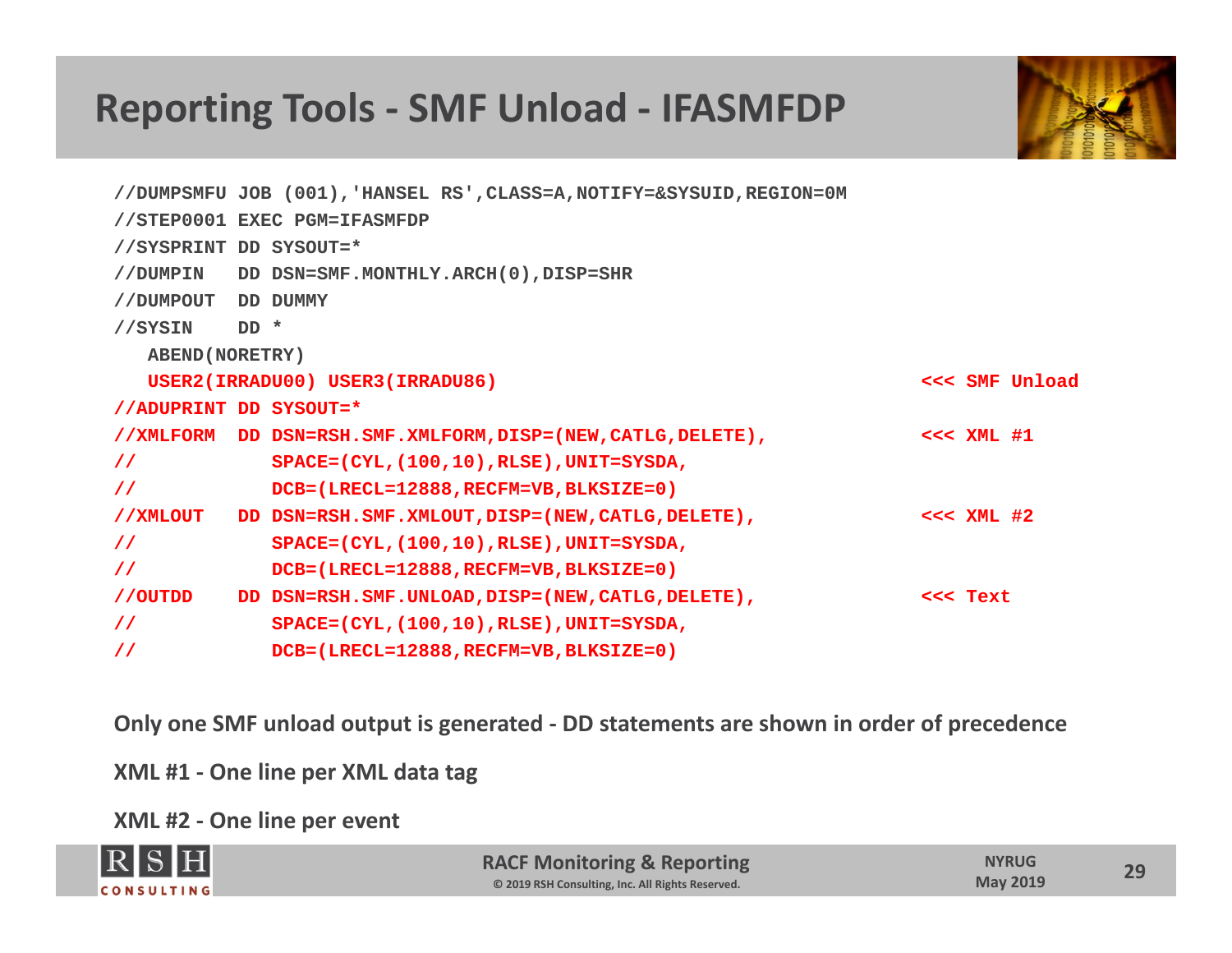# **Reporting Tools**



- **RACF**
- RACF
- SMF Unload
- **SMF Unload Facilitator FRSH**
- **SMF Reporting**

RACFRW (stabilized 1992)

SMF Unload IFASMFDx User Exits IRRADU00 and IRRADU86

DFSORT / ICETOOL - see SYS1.SAMPLIB(IRRICE) REXXDB2 SQL

RSH Software - RSMFSEL IBM - IBM Security zSecure Audit Vanguard Integrity Professionals ‐ Advisor Allen Systems Group ‐ ASG‐Audit ASPG ‐ Event, Report, Audit (ERA) EKC ‐ E‐SRF

Beta Systems ‐ Beta 88 z/Security Auditor

Software Engineering of America ‐ RA7 **SIEM Reporting** Syncsort - Ironstream SDS ‐ VitalSigns SIEM Agent for z/OS (formerly SMA\_RT) BMC ‐ Correlog ‐ Correlog SIEM Agent for z/OS IBM ‐ QRadar



 $\overline{\phantom{a}}$ 

**RACF Monitoring & Reporting © 2019 RSH Consulting, Inc. All Rights Reserved.**

**30**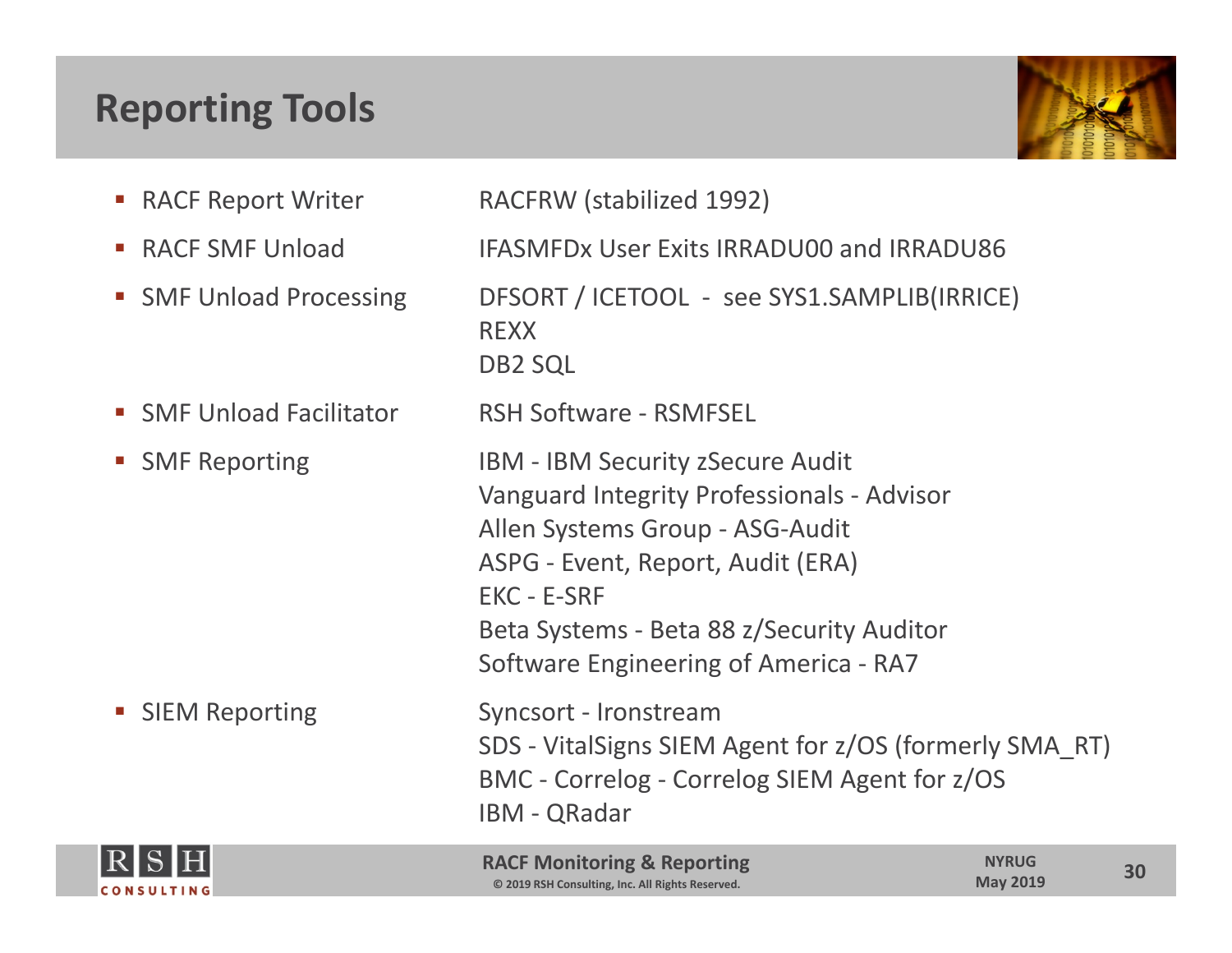# **Effective Reporting**



- Correct, comprehensive SMF archive datasets must be included for processing
	- All pertinent SMF record types must be processed
	- Data from all system images must be included
- Reporting tool must be properly coded to select desired records for reporting
	- Ensure all Violation events are requested
	- Ensure Warnings and Successes are selected
- Reports on important types of activities should be generated
	- Access to sensitive and critical resources
	- Warnings
	- •Activities of UAUDIT users
	- •Logons by undefined users
	- •OPERATIONS and Storage Admin authority use
	- Security administration actions
- **-** Reports must be organized for efficient review
- Reports must be disseminated to user and resource owners



**RACF Monitoring & Reporting © 2019 RSH Consulting, Inc. All Rights Reserved.**